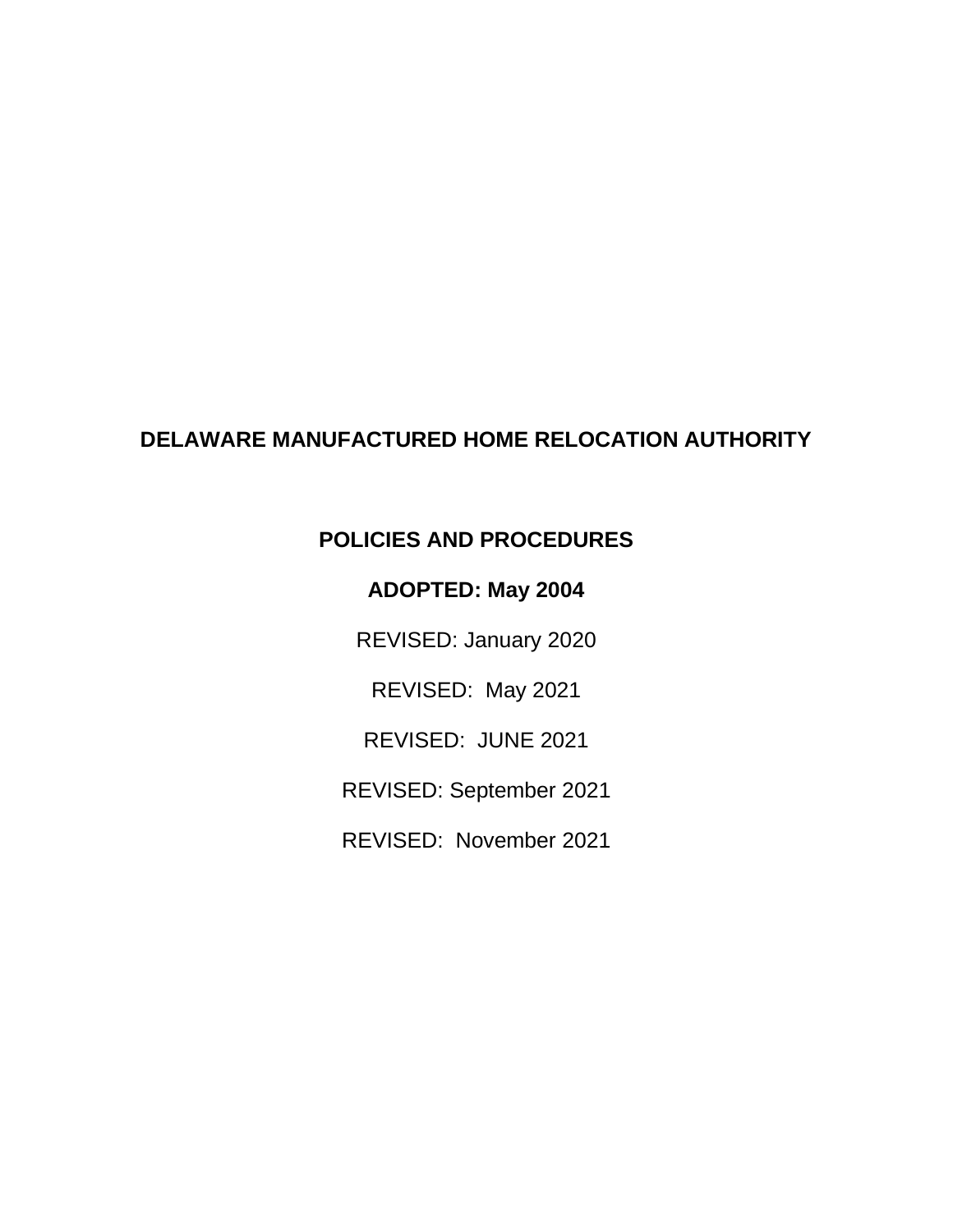# **TABLE OF CONTENTS**

Legislative Intent

Program Intent

Part A – Bylaws

- Part B Organizational Regulations and Rules of Procedure
- Part C Guidelines Used for the Administration of the Delaware Manufactured Home Relocation Trust Fund
- Appendix A Tenant Application
- Appendix B Landlord Application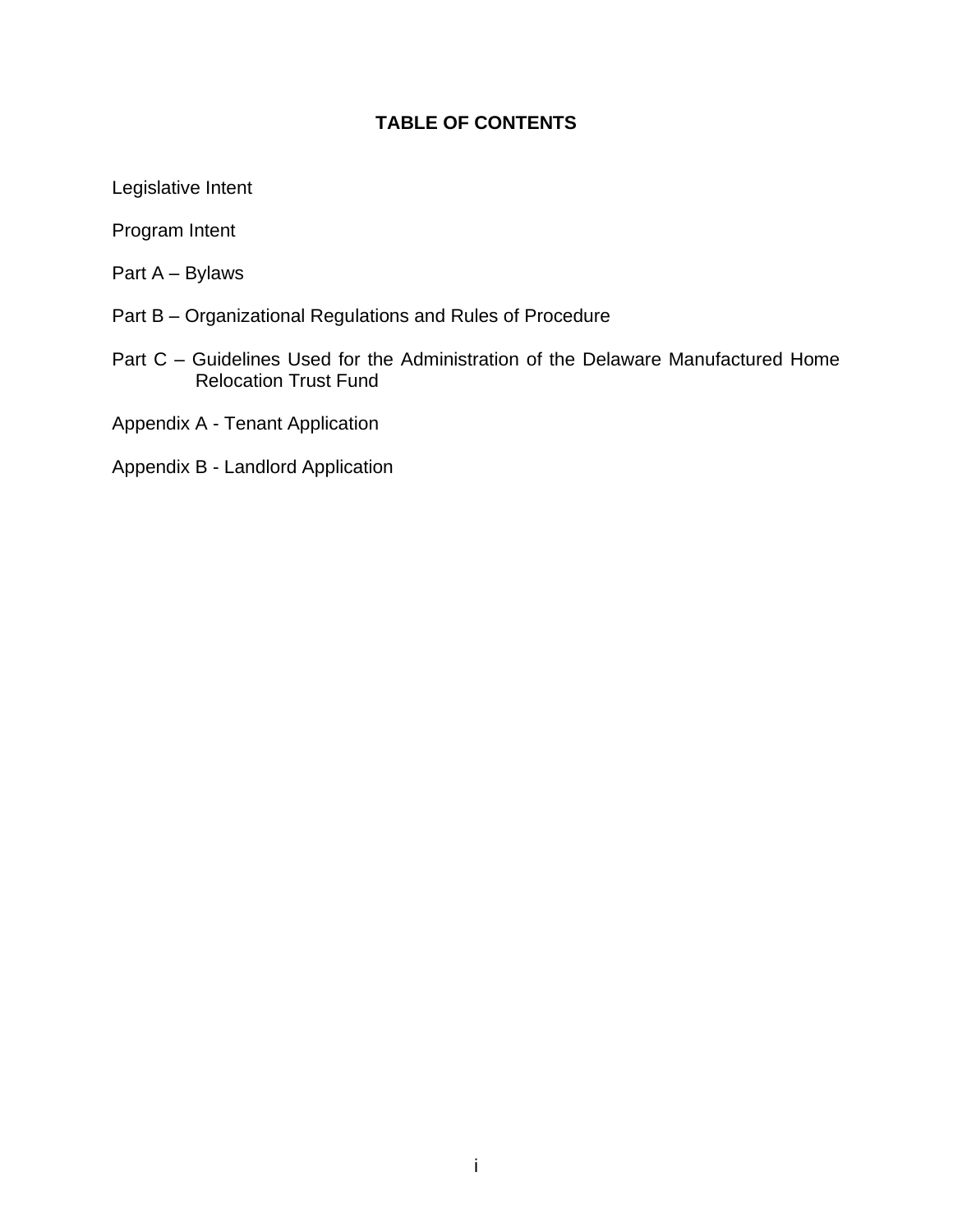### **LEGISLATIVE INTENT**

 established by the Delaware Legislature pursuant to **25 Del. C. §7041.** The primary purpose of the Authority is to: (a) provide financial assistance to manufactured home owners who are tenants in a manufactured home community where the community owner changes the use of the land or converts the manufactured home community to a condominium or cooperative community; (b) to provide financial assistance to manufactured home community owners for the removal and/or disposal of non- relocatable or abandoned manufactured homes when there is a change in use or a conversion; (c) appointing an attorney to serve as an arbitrator for rent increase dispute The Delaware Manufactured Home Relocation Authority ("Authority") was resolution; and notifying tenants of their right of first offer (ROFO) before the sale of a manufactured home community in accordance with **25 Del. C. §7027.**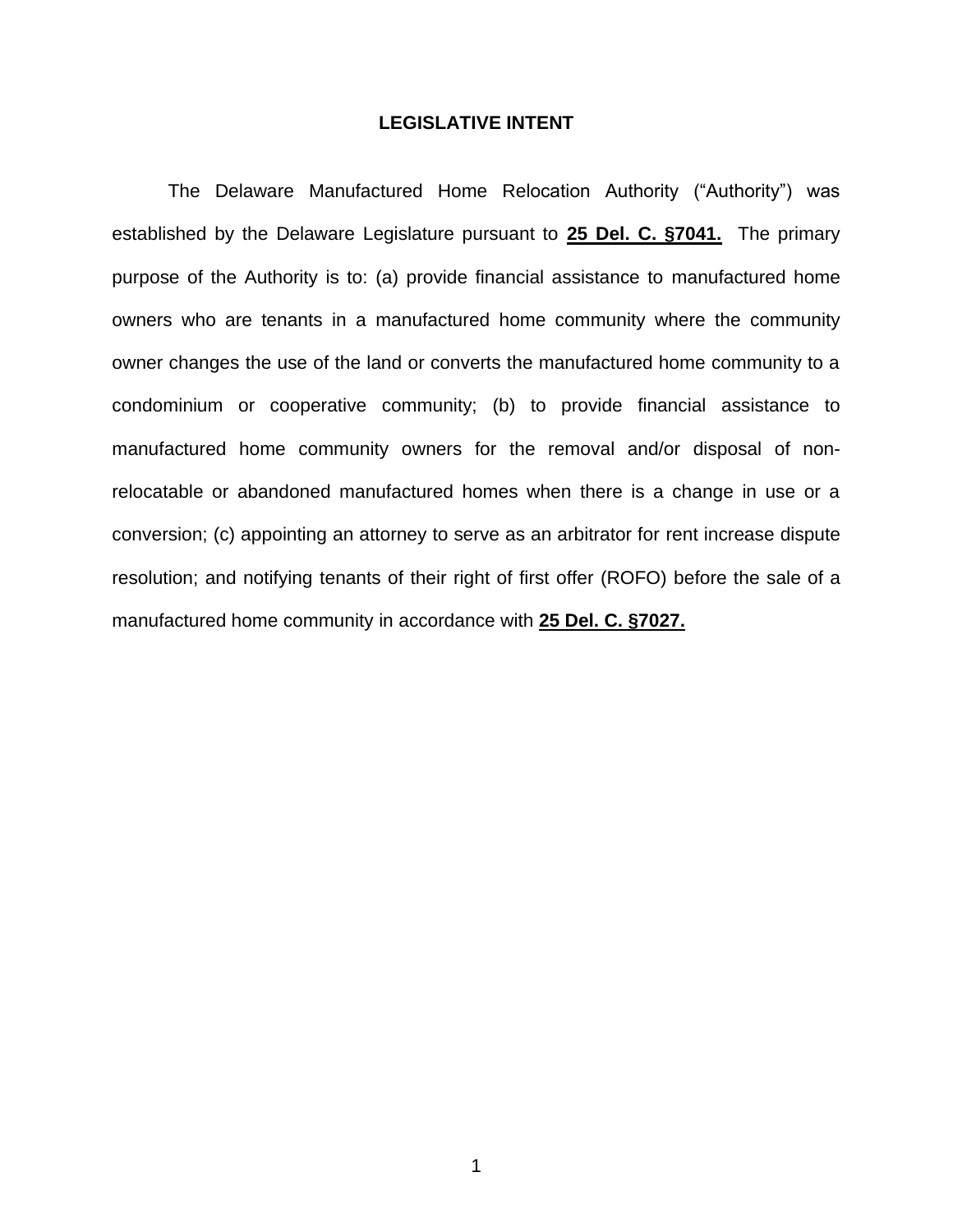#### **PROGRAM INTENT**

 The Authority was established by the Legislature to administer the Trust Fund. To carry out its regulatory responsibilities, the Authority -was - directed to adopt a plan of operation and articles, by-laws, and operating rules, and to establish procedures under which applications for payment from the Authority could be approved. The Authority has adopted a comprehensive set of bylaws (which are included herein under Part A) and Organizational Regulations and Rules of Procedure (which are included herein under Part B). Guidelines and Procedures for use in the administration of the Trust Fund and processing applications for assistance are included herein under Part C.

The Authority, pursuant to 25 Del. C.  $\S7042(g)(1)a,b,c,d,(g)(2)a1,2$ , originally set an effective January 1, 2020. The lot's owner will be responsible for \$2.00 for each lot. The lot's tenant will be responsible for a monthly assessment of \$2.50, which is to be collected by the landlord (community owner) each month as additional rent. Fifty cents (\$0.50) of the \$2.50 will be placed in an "attorney fund" for the tenant and managed by initial \$3.00 monthly assessment for deposit into the Delaware Manufactured Relocation Trust Fund ("Trust Fund"), which is now \$4.50 per month. This assessment became the Department of Justice.

 As of January 1, 2021, the Department of Finance launched a new Delaware Taxpayer Portal. This portal allows for ACH online payments of the monthly assessments by visiting [https://tax.delaware.gov//rtpp/portal/home.](https://tax.delaware.gov//rtpp/portal/home)

2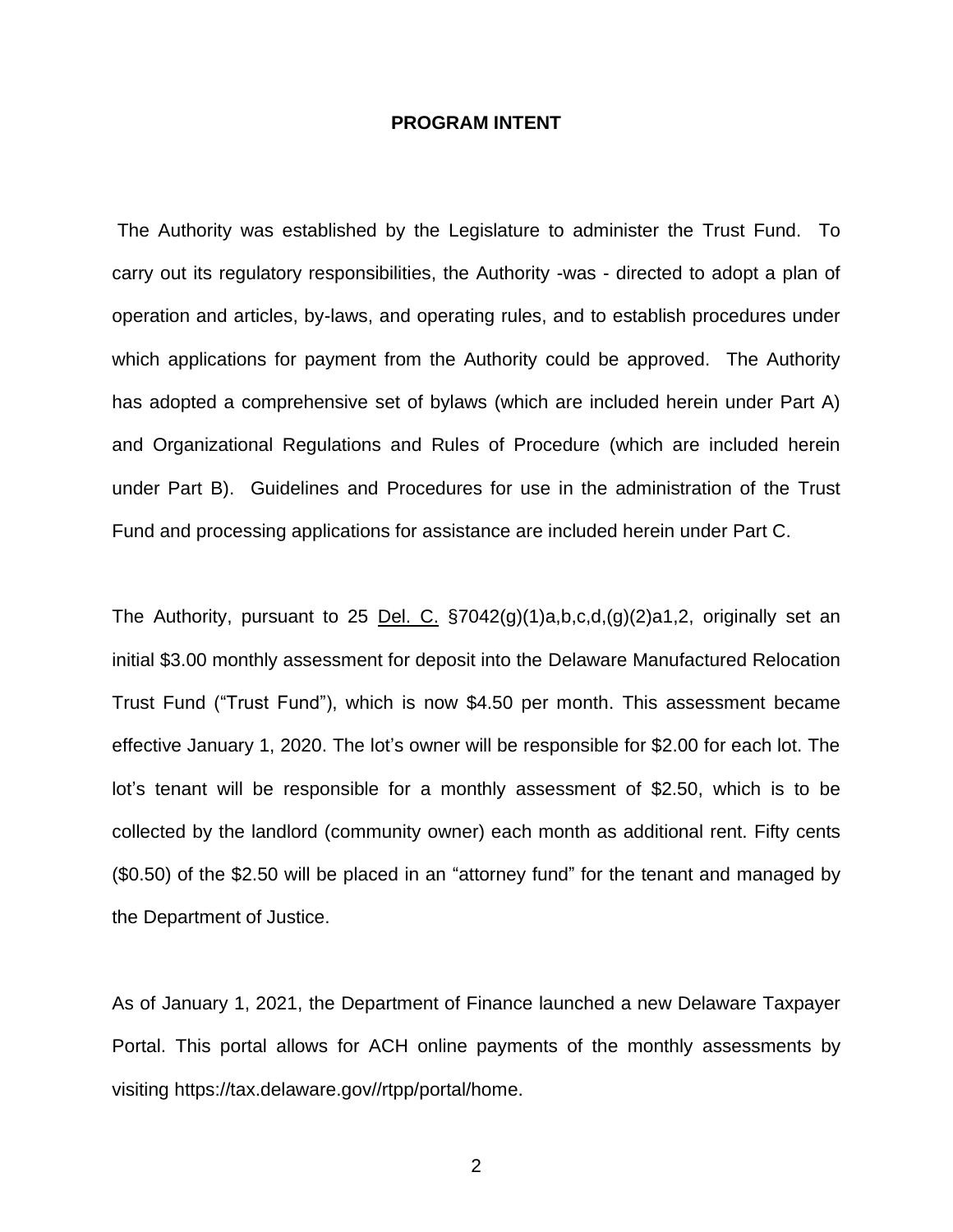# **PART A**

#### **BY-LAWS OF**

# **THE DELAWARE MANUFACTURED HOME RELOCATION AUTHORITY**

### ARTICLE I

### FORMATION

1. Formation of Authority. The Delaware Manufactured Home Relocation Authority ("Authority"), established pursuant to 25 Del. Code Section 7041 et. seq. for purposes of the administration and operation of The Delaware Manufactured Home administer the Fund and carry out the goals outlined in the aforesaid statute, and Relocation Trust Fund (the "Fund"), accepts and assumes its responsibilities to hereby adopts these By-Laws..

2. Powers of Authority. The Authority, acting through its Board of Directors (the "Board"), shall have the power to employ or retain such persons as are reasonable and necessary in the business judgment of the Board to perform the administrative and financial transactions and fiduciary responsibilities of the Authority, and to perform other necessary and proper functions not prohibited by law.

3. Revenues and Expenditures. The Authority shall be responsible for all direct and indirect costs for its operations, including but not limited to, receipts and disbursements, personnel, rental of facilities, and reimbursement to other State agencies for services -rendered, and must be fiscally revenue-neutral.

4. Borrowing of Funds. The Authority shall have the right to borrow from private finance sources and issue notes or vouchers in order to meet the objectives of the Authority and those of the Fund.

### ARTICLE II

### **DIRECTORS**

1. FUNCTIONS AND DEFINITION. The business of the Authority shall be managed by the Board. The use of the term "Board" herein refers to the total number of directors which the Authority would have if there were no vacancies.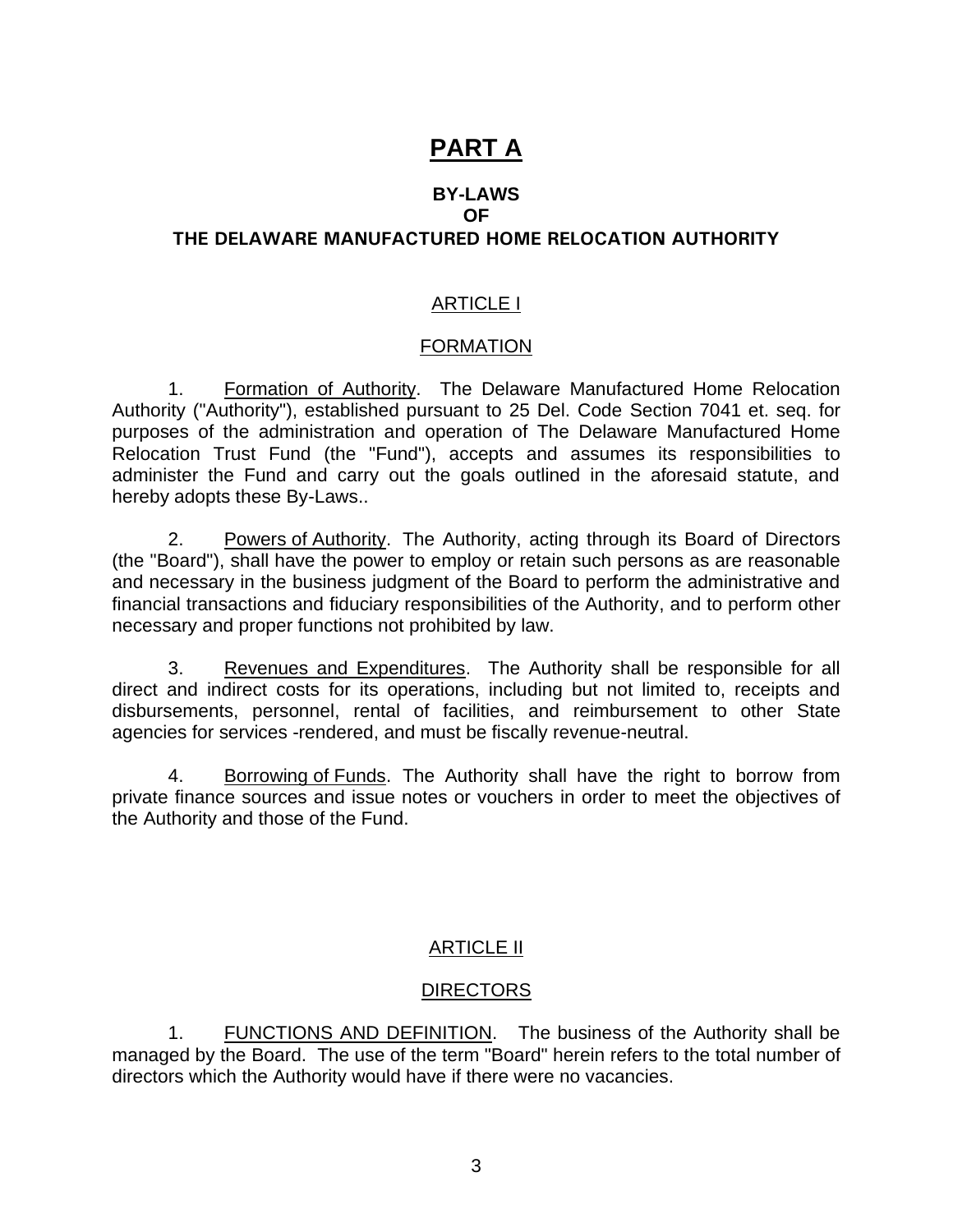2. QUALIFICATION AND NUMBER. The Board shall consist of five (5) voting, and one (1) non-voting member. One (1) member of the Board shall be appointed by the Governor of the State of Delaware (the "Governor"). That person shall for-profit association representing manufactured home owners in the State of Delaware. One member shall be appointed by the Governor from the largest not-for-profit association representing the manufactured home industry in the State of Delaware. One (1) member is appointed by President Pro Tempore of the Senate, and one (1) member is appointed by the Speaker of the House. One non-voting member is appointed by the Attorney General as a representative of the Consumer Protection Unit of the serve as Chair. One member shall be appointed by the Governor from the largest not-Department of Justice. All board members must reside in the State of Delaware.

3. TERM. All members of the Board shall serve two (2) year terms, which can be renewed by the appointing authority.

# 4. MEETINGS.

TIME: Meetings shall be held at such time as the Board shall fix, but shall be held at least quarterly. All meetings of the Board shall be subject to the provisions of the Delaware Freedom of Information Act, Chapter 100 of Title 29, and except for executive sessions, shall be open to the public and advance notice will be given in accordance with applicable statutory requirements.

PLACE: Meetings shall be held at a central location in the State of Delaware unless a different location is agreed to by 75% of the Board members.

SPECIAL MEETINGS: Special meetings may be called by or at the direction of the Chairperson, or at the direction of a majority of the directors in office.

 PUBLIC NOTICE OR ACTUAL OR CONSTRUCTIVE WAIVER: Written notice of the time and place shall be given for meetings in sufficient time for the convenient assembly of the directors, and shall be issued in compliance with Delaware law, including the provisions of 29 Del. Code Section 10004(e). An agenda will be sent to each director no less than seven (7) days before the next scheduled meeting, if feasible, provided however that the agenda may be modified as necessary in advance of a meeting in which case the maximum period of notice will be required. Any requirement of furnishing a notice shall be waived by any director who signs a written waiver of such notice before or after the time stated therein.

QUORUM AND ACTION: - Three (3) directors shall constitute a quorum. A majority of the directors present, whether or not a quorum is present, may adjourn a meeting to another time and place. Except as herein otherwise provided, and except as otherwise provided by the provisions of 25 Del. Code Section 7041 et. seq., the act of the Board shall be the act by vote of a majority of the directors present at a meeting, a quorum being present. A Director is not entitled to vote on any matter before the Authority if such Director knowingly has a financial interest in the outcome of such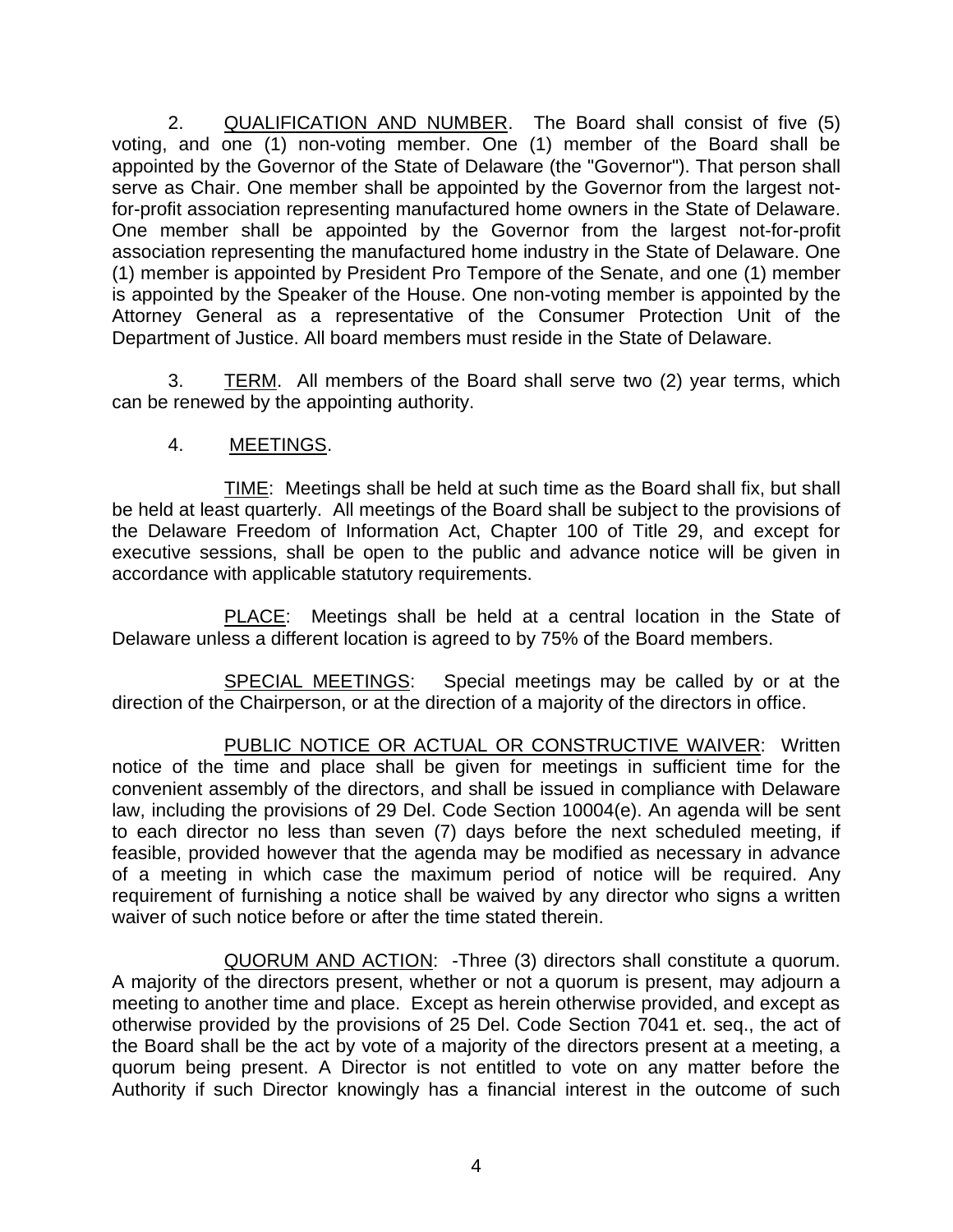matter, and in such case, the Director shall inform the Chairperson of his or her conflict and said information shall be recorded in the minutes of the meeting.

CHAIRPERSON OF THE MEETING: The Chairperson of the Board, who shall be appointed by the Governor, shall preside at all meetings. If, however the Chairperson is unable to attend the meeting, the meeting shall be presided over by any other director chosen by the Board.

5. COMMITTEES. The Board may, by resolution passed by a majority of the whole Board, designate one or more committees, each committee to consist of two or more of the directors of the Authority. The Board may designate one or more disqualified member at any meeting of the committee. Any such committee, to the extent provided in the resolution of the Board, shall have and may exercise the powers of the Board in the management of the business and affairs of the Authority, and may authorize the seal of the Authority to be affixed to all papers which may require it. In the absence of disqualification of any member of any such committee or committees, the member or members thereof present at any meeting and not disqualified from voting, the Board to act at the meeting in the place of any such absent or disqualified member. directors as alternate members of any committee, who may replace any absent or whether or not they constitute a quorum, may unanimously appoint another member of

6. GENERAL POWERS OF DIRECTORS. The Board of Directors shall have the power and authority to manage the affairs of the Authority and to carry out the management of the business of the Authority, to the fullest extent allowable by law, and as authorized by the Authority's enabling legislation and the amendments thereto.

7. SPECIFIC POWERS OF DIRECTORS. Without prejudice to such general powers it is hereby expressly declared that the Directors shall have the following powers, to-wit:

(1) To adopt and alter a common seal of the Authority;

 (2) To make and change regulations, not consistent with these By-Laws, for the management of the Authority's business and affairs;

 (3) To purchase or otherwise acquire for the Authority any property, rights or privileges which the Authority is authorized to acquire;

(4) To pay for any property purchased for the Authority;

 (5) To borrow money from private finance sources and to make and to meet the objectives of the Authority and those of the Fund established pursuant to 25 issue notes, bonds, vouchers and other negotiable and transferable instruments in order Del. Code Section 7042;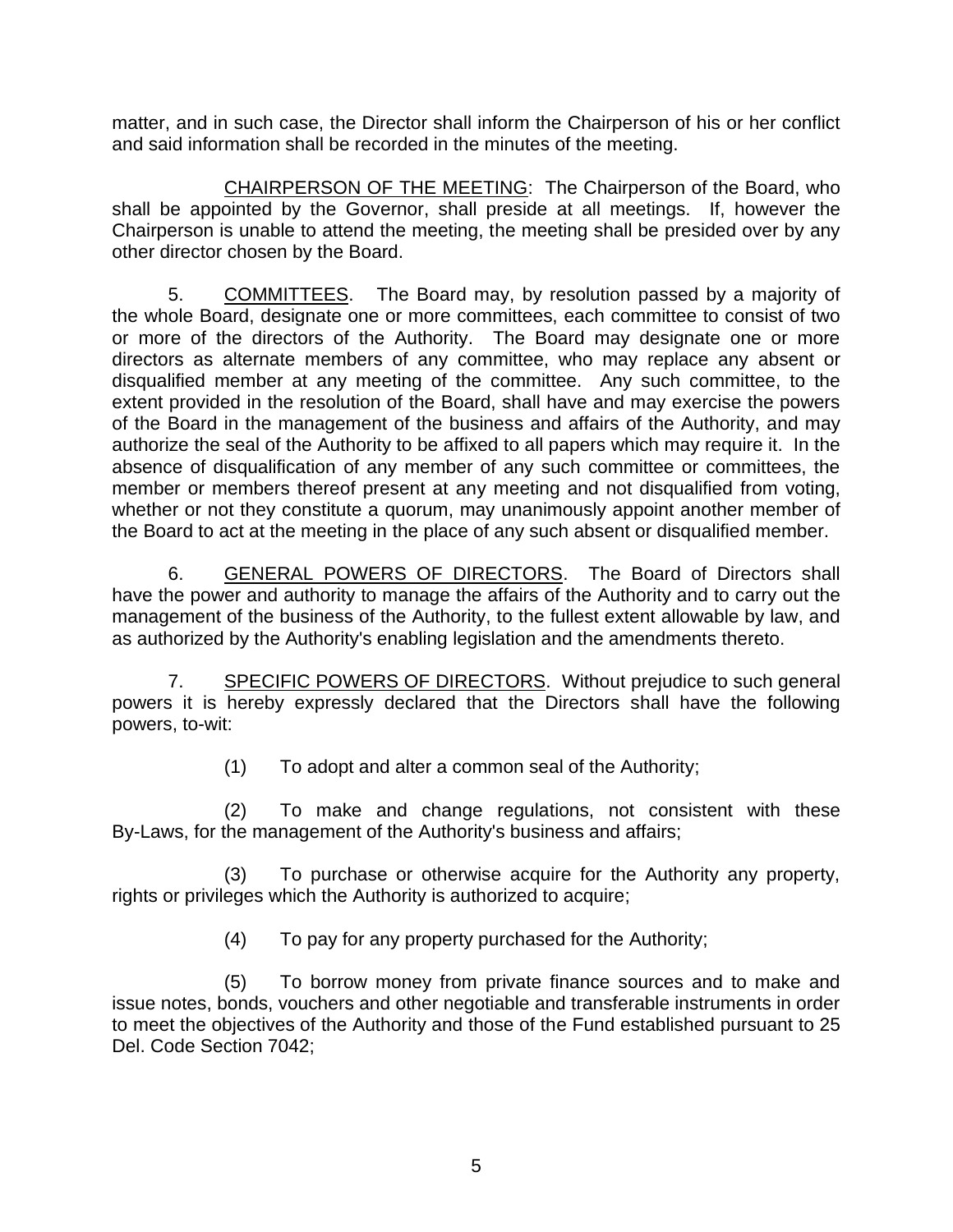(6) To appoint an Executive Director, and such subordinate officers, employees, or agents as the Board may deem necessary to perform the administrative and financial transactions and responsibilities of the Authority and to perform such other necessary and proper functions not prohibited by law, and to determine their duties, and fix, and from time to time change, their salaries or remuneration;

 (7) To adopt a plan of operation and articles, bylaws, operating rules, rules of practice and procedure and regulations to govern how the internal affairs of the Authority are conducted, which shall include a general description of the Authority's organization, its methods of operations, and the manner, including addresses and telephone numbers, whereby the public may obtain information and otherwise deal with procedure used by the Authority to exercise its statutory authority in compliance with the the Authority, and a statement of the nature and requirements of all rules of practice and Delaware Administrative Procedures Act;

 (8) To establish procedures under which applicants for payments from the Authority, as authorized under 25 Del. Code Sections 7042-7045, may be approved;

 (9) To determine who shall be authorized on the Authority's behalf to make and sign bills, notes, accept*ances, endorsements, checks, releases, receipts, contracts and other instruments;* 

 (10) To delegate any of the powers of the Board in relation to the ordinary business of the Authority to any standing or special committee, or to any officer or agent (with power to sub-delegate), upon such terms as the Board deems proper;

 (12) To authorize payments and adjust, eliminate, or reinstate the Fund assessment established pursuant to 25 Del. Code Section 7042 only if a minimum of 75% of the members of the Board approve the payments or assessments;

 (13) To set the monthly assessment to be paid by manufactured home tenants and manufactured home community landlords, as required by 25 Del. Code Section 7042(g)(1)a–d, (2)a-d;

 (14) To establish the maximum relocation payment to be made by the Authority pursuant to 25 Del. Code Section 7043(a)(b);

 (15) To establish the criteria for determining whether or not it is feasible to relocate a manufactured home, as required by 25 Del. Code Section 7043(d)(1)(2);

 (16) To approve certified manufactured home appraisers pursuant to 25 Del. Code Section 7043(d)(2);

 (17) To authorize agents and representatives to issue on behalf of the Authority promissory notes pursuant to 25 Del. Code Section 7044(c) and 7045(b); and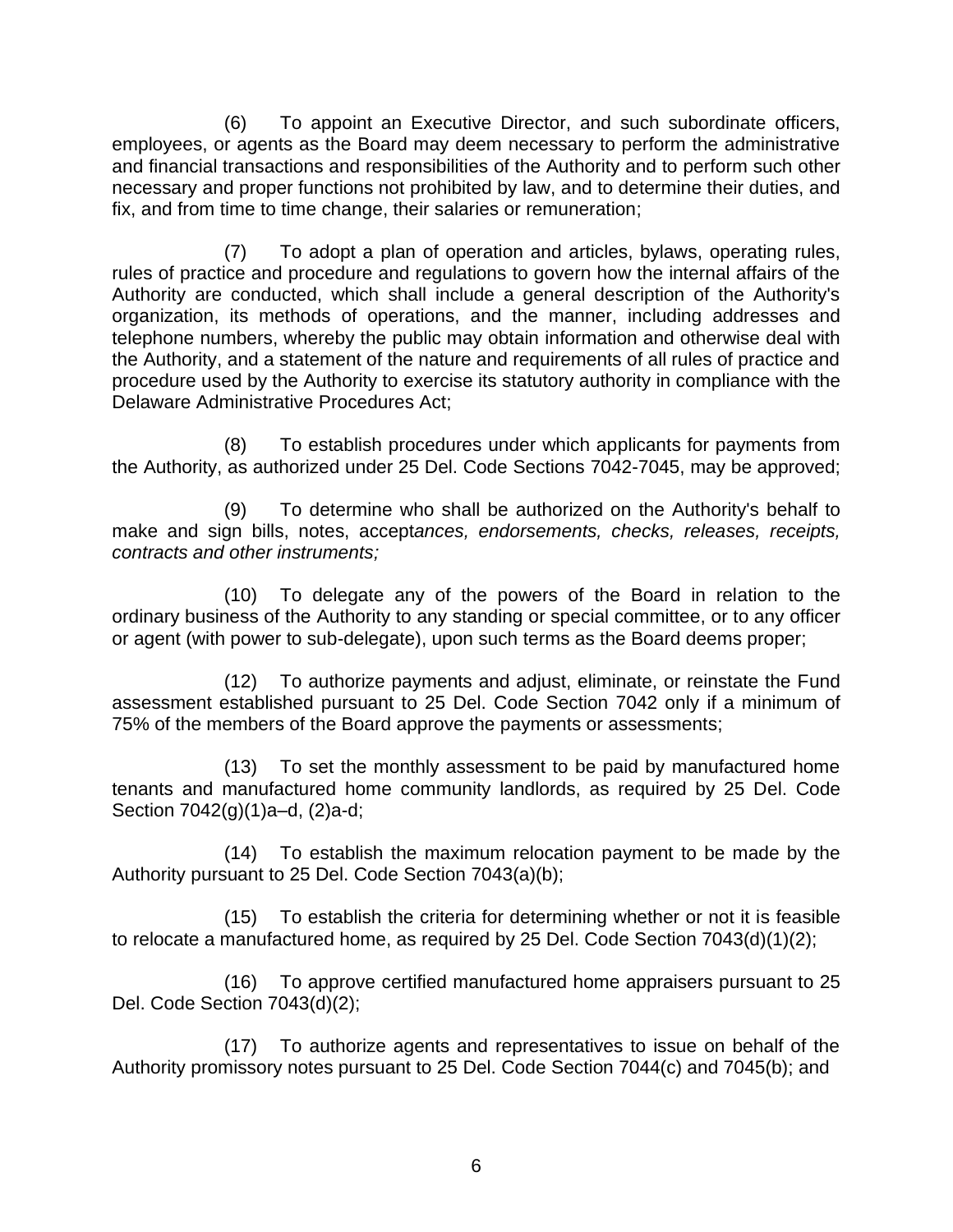(18) To retain by contract auditors, accountants, appraisers, legal counsel, private consultants, financial advisors, or other contractual services required by the Authority.

 majority of disinterested directors, may be reimbursed from monies of the Authority for actual and necessary expenses incurred by them as directors, but otherwise directors 10. COMPENSATION OF DIRECTORS. Directors, with the approval of a shall not receive any compensation for their services as directors.

# ARTICLE III

# EXECUTIVE DIRECTOR

1. Appointment of Executive Director. The Board shall elect an Executive Director of the Authority who shall be an employee of the Authority. The Executive Director of the Authority shall be a resident of Delaware, and shall possess such skills and experience as the Board deems appropriate.

2. Term. Unless otherwise provided in the resolution of election or appointment, the Executive Director serves at the pleasure of the Board - - and - -and shall be subject to removal at any time by the Board, with or without cause.

3. Duties. The Executive Director shall be responsible for developing and recommending a plan of operation for the Authority and for implementing the statutory duties of the Authority. The Executive Director shall be responsible for appointing, subject to the approval of the Board, employees and agents of the Authority as staff members and fixing their compensation. The Executive Director shall be responsible for the general management and control of the business and affairs of the Authority, and - - shall see that the books, reports, statements and certificates required by the statute under which the Authority is organized or any other laws applicable thereto are properly kept, made and filed according to law.

July 1<sup>st</sup>. Observation of the Executive Director's performance shall be conduct by the Board Chair with input from the other board members. The Board Chair shall rate the performance of the Executive Director as Exemplary, Satisfactory or Unsatisfactory. If the Board Chair determines that the Executive Director's overall performance may lead to an unsatisfactory rating or disciplinary action, the Chair will discuss the situation with the other board members. The Board has the right to terminate employment with or 4. Evaluations. Evaluations shall be administered once a year, no later than without cause.

5. Salaries. Salaries are determined by the Board of Directors.

6. Benefits. The Executive Director receives 15 days of annual leave, 10 days of sick leave, and all State holidays off. Sick leave days cannot be carried over into the next year.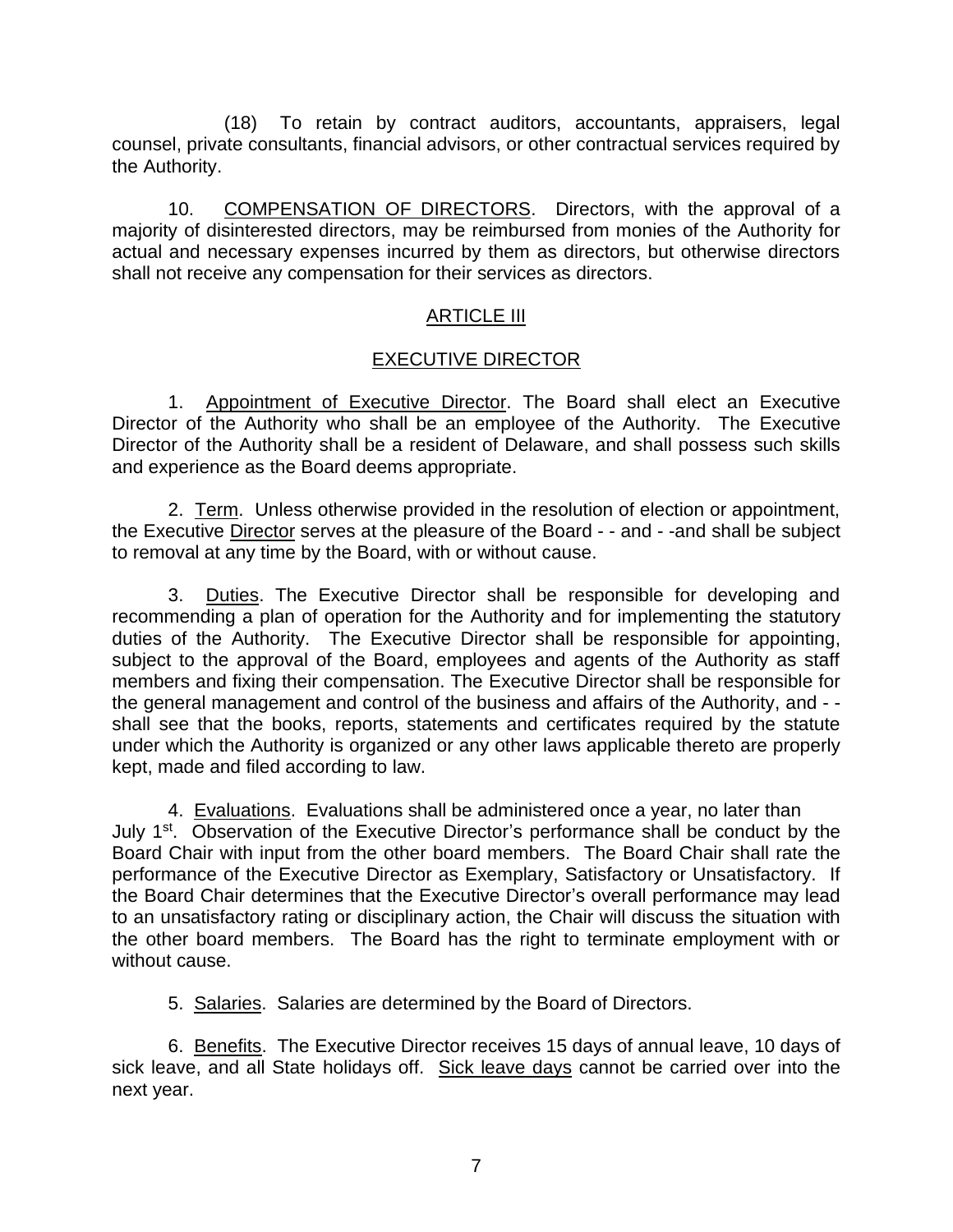# ARTICLE IV

#### DEMHRA ASSISTANTS

1. Appointment. The Board shall appoint a person(s), who need not be a member of the Board, to act as the DEMHRA Assistant(s).

2. Duties. At the direction of the Executive Director, the DEMHRA Assistant(s) shall give, or cause to be given, notice of all meetings of the directors, and all other notices required by law or by these By-Laws, and in case of his or her absence or refusal to do so, any such notice may be given by any person thereunto directed to do so by the Executive Director or by the Board, upon whose requisition the meeting is called as provided in these By-Laws. The DEMHRA Assistant(s) shall record all the proceedings of the meetings of the Authority and of the Board, and any committee thereof in a book to be kept for that purpose, and shall perform such other duties as may be assigned to him or her by the Board or the Board's designated representative. The DEMHRA Assistant(s) shall have the custody of the seal of the Authority, if any, and shall affix the same to all instruments requiring it, when authorized by the directors, and attest the same.

3. Evaluations. Evaluations for the DEMHRA Assistants shall be administered once a year by July 31<sup>st</sup>. Observation of their performance shall be conducted by the Executive Director. Their performance shall be rated as Exemplary, Satisfactory, or Unsatisfactory. If the Executive Director determines that either of their performances is unsatisfactory, that employee will be placed on a performance improvement plan for Executive Director may recommend to the Board that their employment be terminated. three (3) months. If after three (3) months, their performance has not improved, the The Executive Director also reserves the right to recommend termination for conduct unbecoming of a person occupying that position.

4. Salaries. Salaries for all employees are determined by the Board of Directors.

5. Benefits. All full-time employees receive 15 days per year of annual leave and 10 days per year of sick leave and cannot carryover sick leave days. Part-time employees will be granted up to three (3) days of annual leave and three (3) sick leave days per year as well as up to five (5) paid holidays off per year after six (6) months of continuous employment.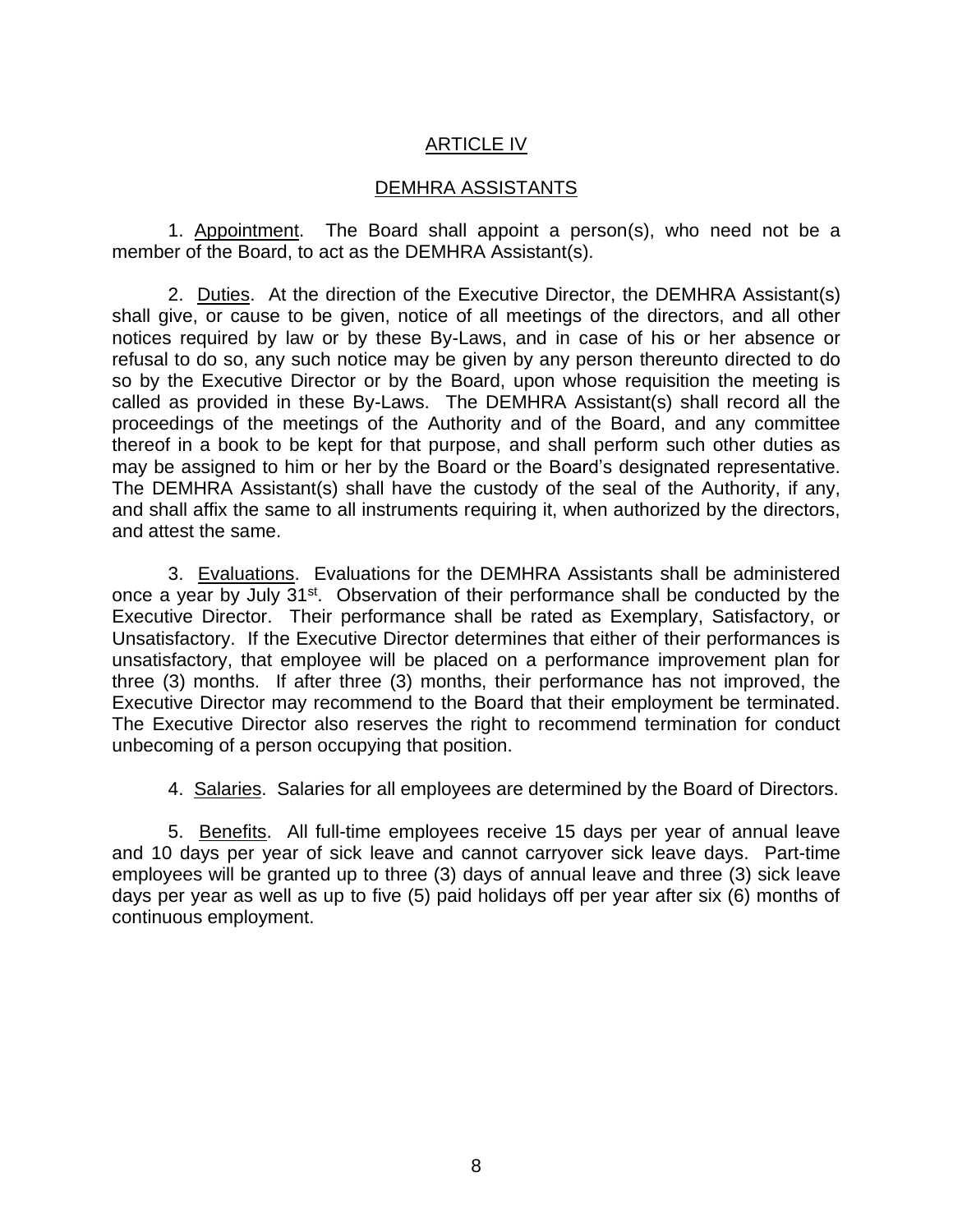#### ARTICLE V

### CONTROL OVER BY-LAWS

The power to amend, alter, and repeal these By-Laws and to adopt new By-Laws shall be vested in the Board.

### ARTICLE VI

#### ANNUAL AUDIT

 By law, the Authority's financial records must be audited annually. Del Code 25 Section 7042 5(i) gives the Authority the option of paying the State Auditor's Office to perform the audit, or solicit an independent auditor through the competitive bid process. In 2012 the Board decided to solicit bids and selected Raymond F. Book and Associates to audit the Authority's records on an annual basis. The contract for auditing is renewable every three years from 2012. The completed audit shall be made available to the public for inspection by either placing it on a website, or by a FOIA Request.

### ARTICLE VII

### PARLIAMENTARY MATTERS

 In all matters not covered under 25 Del. Code Chapter 70 or these By-Laws, Roberts Rules of Order shall apply.

Updated: 6/1/2021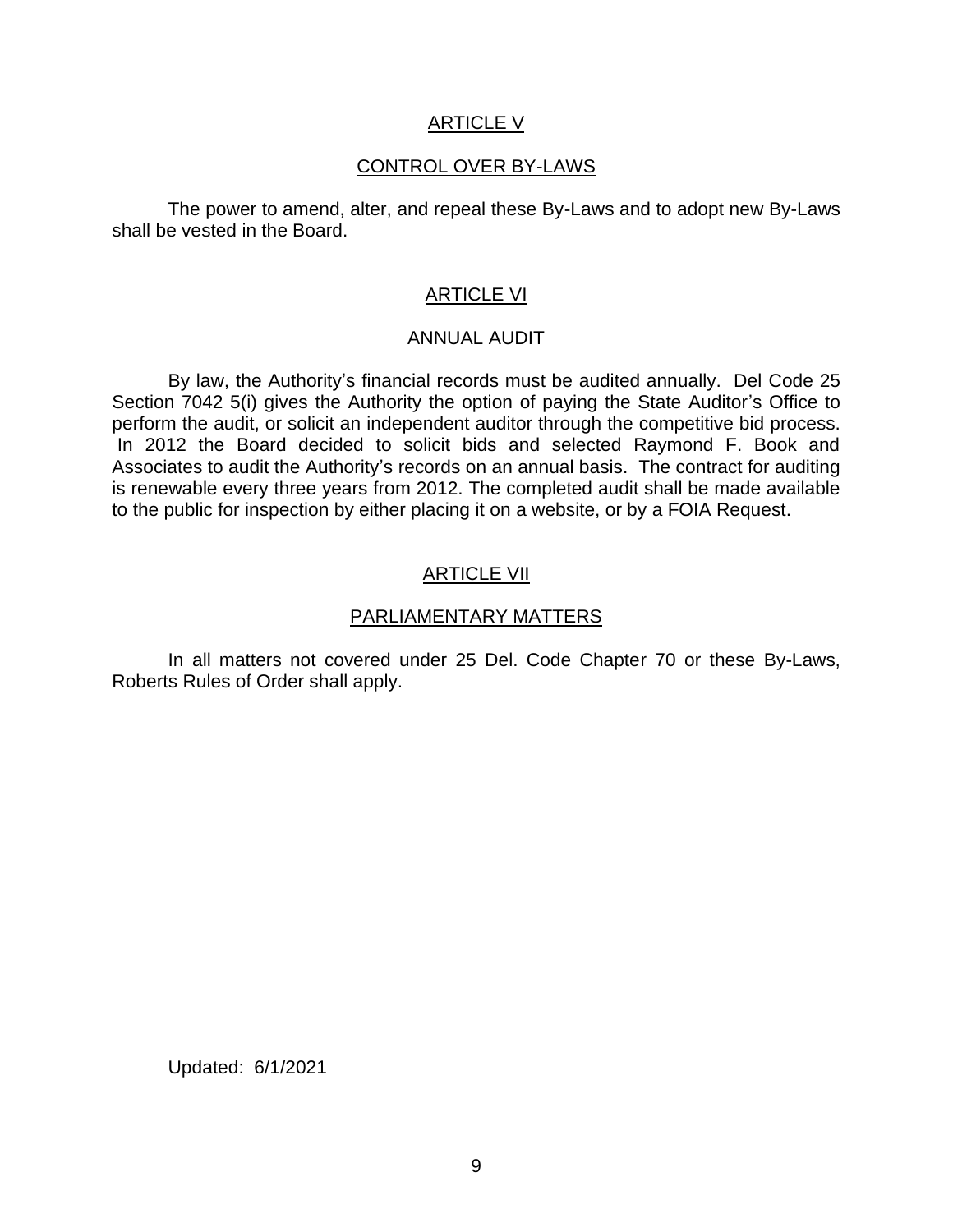# **PART B**

# **ORGANIZATIONAL REGULATIONS AND RULES OF PROCEDURE**

### General Description of the Authority's Organization.

1. General Description of the Authority's Organization.<br>The business of the Authority is managed by the Board of Directors. The Board consists of five voting members and one non-voting member. All actions taken by the Board shall be taken pursuant to the by-laws of the Authority, as heretofore adopted, or as the same may be amended from time to time.

### 2. Authority Contact Information.

 The Authority's principal headquarters shall be located at 1979 S. State Street, Dover, Delaware 19901. Members of the public may obtain information regarding the Authority by writing to the Authority at that address or they may contact the Authority at the following telephone number: 302-674-7768

### 3. Executive Director

 The day-to-day affairs of the Authority shall be managed by an Executive Director, who shall be appointed by the Board of Directors pursuant to the by-laws.

# 4. Accounting for Funds.

Assessments collected by the Authority shall, pursuant to 25 Del. C. §7042(a), be deposited into the Delaware Manufactured Home Relocation Trust Fund ("Trust Fund") established with the Delaware Division of Revenue of the Department of Finance. The Trust Fund shall be for the exclusive use by the Authority to fund the Authority's administration and operations. Interest earned from the monies in the Trust Fund shall be deposited into the Trust Fund. The Authority shall maintain an operating account at a bank selected by the Board of Directors for use by the Authority in paying the day-to- day administrative costs of the Authority. All disbursements out of the Authority's operating account shall require the signature of at least two members of the Board of Directors, unless the Board, by resolution, determines otherwise.

# 5. Delaware Manufactured Home Relocation t Trust Fund – MHR-TAX FORM

 Pursuant to Chapter 70 of Title 25 of the Delaware Code the owner of each manufactured home community must remit a monthly assessment for each rented lot to the Delaware Manufactured Home Relocation Trust Fund. Effective as of January 1, 2020, the monthly assessment will be \$4.50 per lot. The lot's owner will be responsible for \$2.00 for each lot. The lot's tenant will be responsible for a monthly assessment of \$2.50, which is to be collected by the landlord each moth as additional rent. An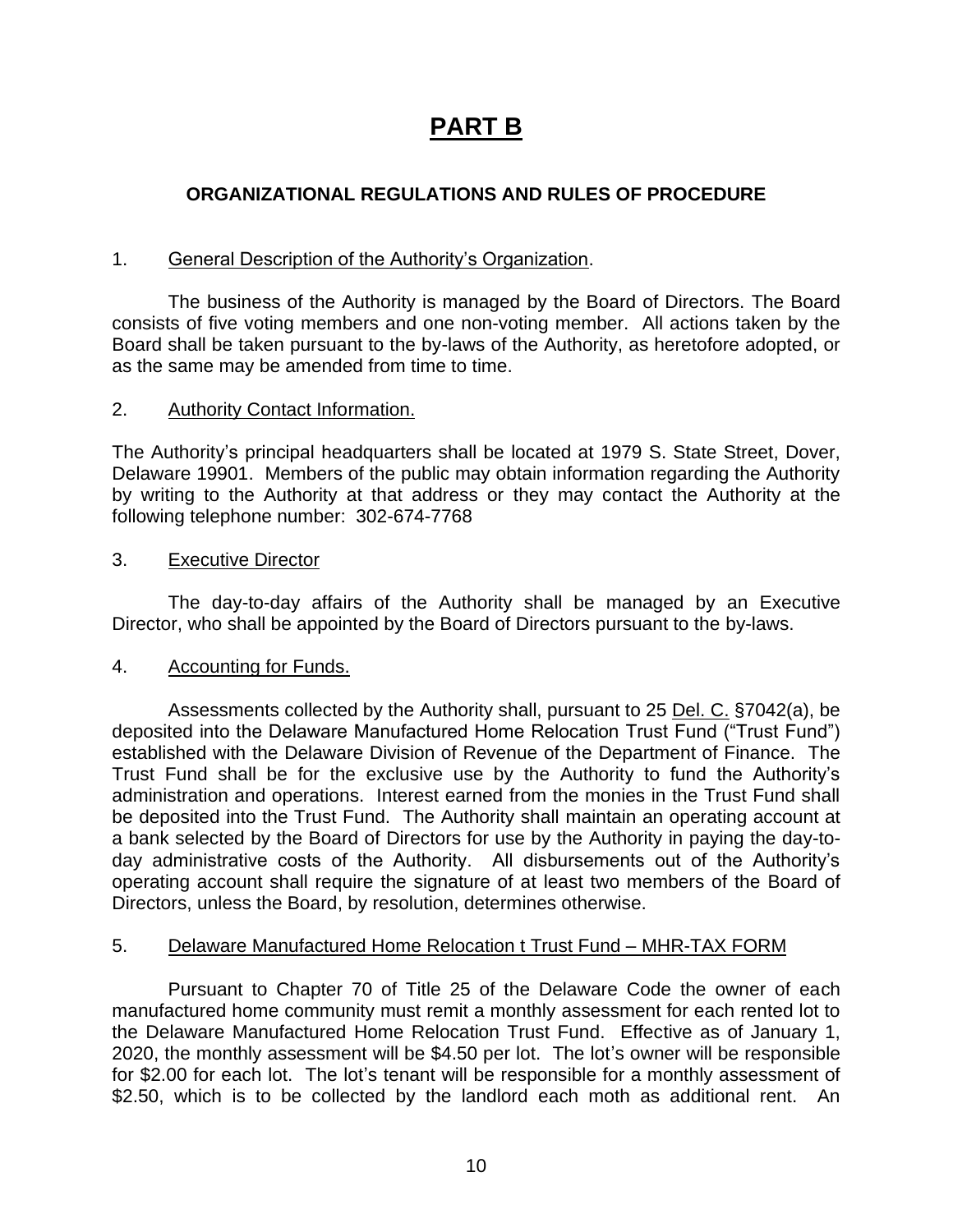assessment is not due or collectable for a vacant lot. If a lot is rented for any portion of a month, the full monthly assessment must be paid to the Trust Fund by both the tenant and the owner.

 The relocation Trust Fund has been created to financially assist manufactured- home owners forced to relocate due to land-use changes. The Fund will pay for the relocation of movable mobile homes, as well as for the removal and/or disposal of abandoned homes left in a community. The additional \$0.50 to be paid by the tenants each month will be used to fund the Manufactured Home Owner Attorney Fund.

 Included with MHR-TAX is a listing for delinquent tenants who have failed to pay their portion of the monthly Trust Fund assessment. Owners are required to report all delinquent tenants each quarter. Please photocopy if you need additional pages. Owners still responsible for their portion of the assessment (\$2.00) for each month even if a tenant has failed to pay. **If a delinquent tenant pays for a prior quarter, please report it on Line 4, Column B.** 

 close of each calendar quarter. Should you have any questions regarding the Assessment Form, please call the Division of Revenue at (302) 577-8681. For questions regarding the Authority, please call the Delaware Manufactured Home The assessment documents and payments are due the twentieth day after the Relocation Authority a (302) 674-7768.

 Every owner and/or landlord of a manufactured-home community in Delaware must complete the Manufactured Home Relocation Trust Fund Form MHR-Tax on a quarterly basis. Please remit assessment form with payment to the following address: **DELAWARE DIVISION OF REVENUE, P.O. BOX 2340, WILMINGTON, DE 19899-2340.** 

 Please include the community name and address on each return. The community address (no P.O. boxes) of the community in which the Manufactured Home Relocation Trust Fund payments were collected.

 The MHR-TAX Form can be found on the Delaware Manufactured Home Relocation Authority Website: [demhra.delaware.gov.](https://demhra.delaware.gov)

### 6. Operating Procedures for Proper Control of Disbursements of Authority Funds.

 In order to effectively disburse funds while complying with the financial reporting requirements of the Authority, the Authority shall comply with the "Operating Procedures for Proper Control of Disbursements", as approved by the Board of Directors.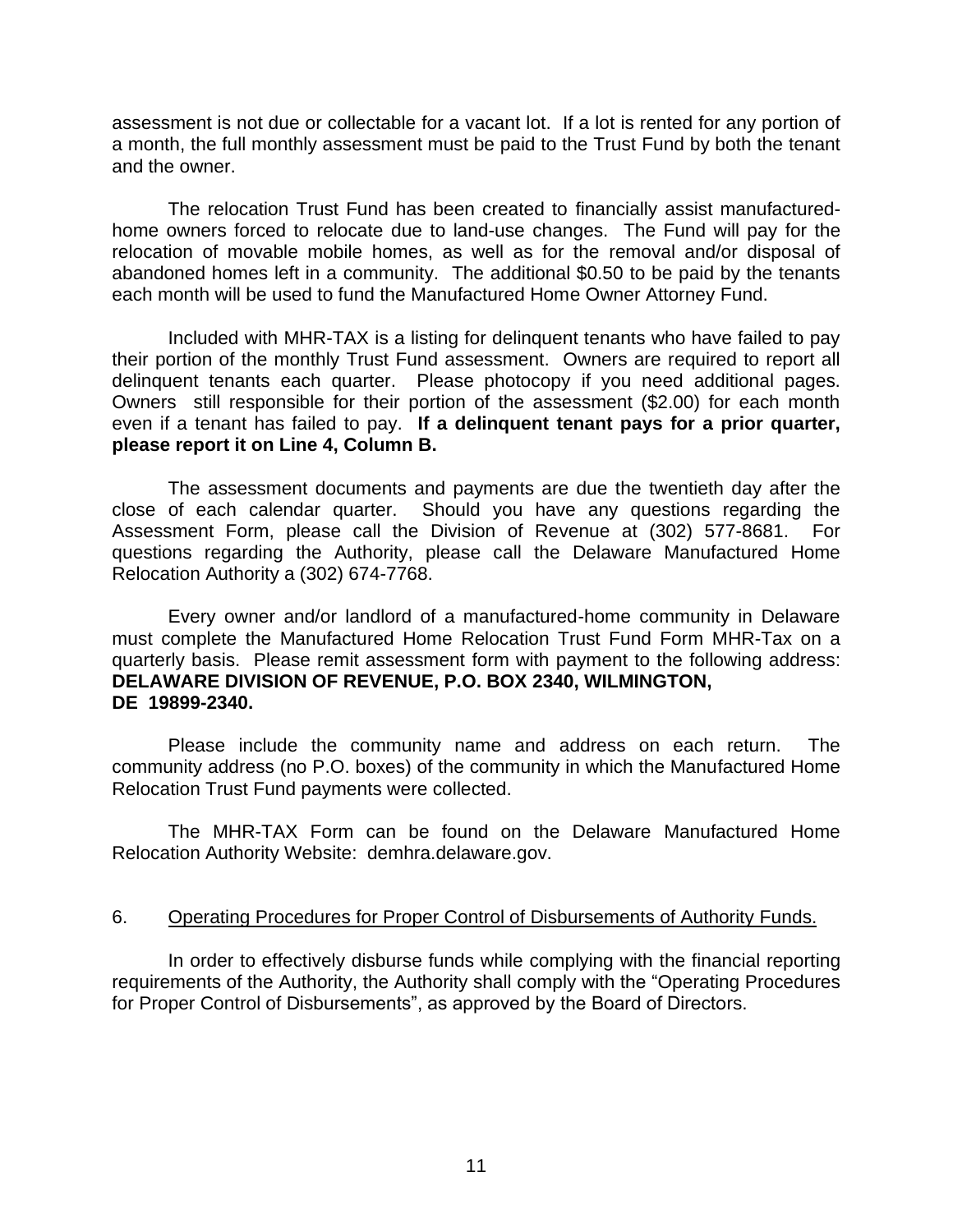### 7. Conduct of Directors, and Employees of the Authority.

 In carrying out their respective responsibilities and duties, the directors, - and employees of the Authority shall comply with the provisions of Subchapter I, of Title 29, Chapter 58 relating to conflicts of interest. No board member, - or employee of the Authority may participate on behalf of the Authority in the review or disposition of any matter pending before the Authority in which said person has a personal or private interest. A personal or private interest in a matter is an interest which tends to impair a person's independence of judgment in the performance of the person's duties with respect to that matter. No board member, -or employee may represent or otherwise assist any private enterprise with respect to any matter before the Authority with which -and employee of the Authority shall endeavor to pursue a course of conduct which will not raise suspicion among the public that he or she is engaging in any acts which are in violation of the public trust and which will not reflect unfavorably upon the Authority. No said person's duties or have any adverse effect on the confidence of the public in the integrity of the Authority. Any board member, - or employee of the Authority who has a with the State Public Integrity Commission a written statement fully disclosing the same. No board member, - or employee shall use his position with the Authority to secure of the Authority shall, beyond the scope of such person's position with the Authority, disclose confidential information gained by reason of such position with the Authority the director, - or employee is associated by employment or appointment. Each director, director, or employee of the Authority shall accept any compensation, gift, payment of expenses or any other thing of monetary value under circumstances in which such acceptance may result in impairment of independence of judgment in the exercise of financial interest in any private enterprise that does business with the Authority shall file unwarranted privileges, private advancement or gain. No board member, - or employee nor shall such individual otherwise use such information for personal gain or benefit.

### 8. Reimbursement of Expenses.

 Members of the Board of Directors, - and employees of the Authority shall be them on behalf of the Authority provided that the type of expense incurred is approved in advance by the Board of Directors. Each member of the Board of Directors shall be entitled to a mileage reimbursement at the rate set forth in 29 Delaware Code Section from meetings of the Board of Directors of the Authority. Any employee of the Authority shall be entitled to mileage reimbursement at the same rate for travel related activities on behalf of the Authority, exclusive of travel to and from their respective place of reimbursed from monies of the Authority for actual and necessary expenses incurred by 7012 (or such future reimbursement rate that may be promulgated) for travel to and employment.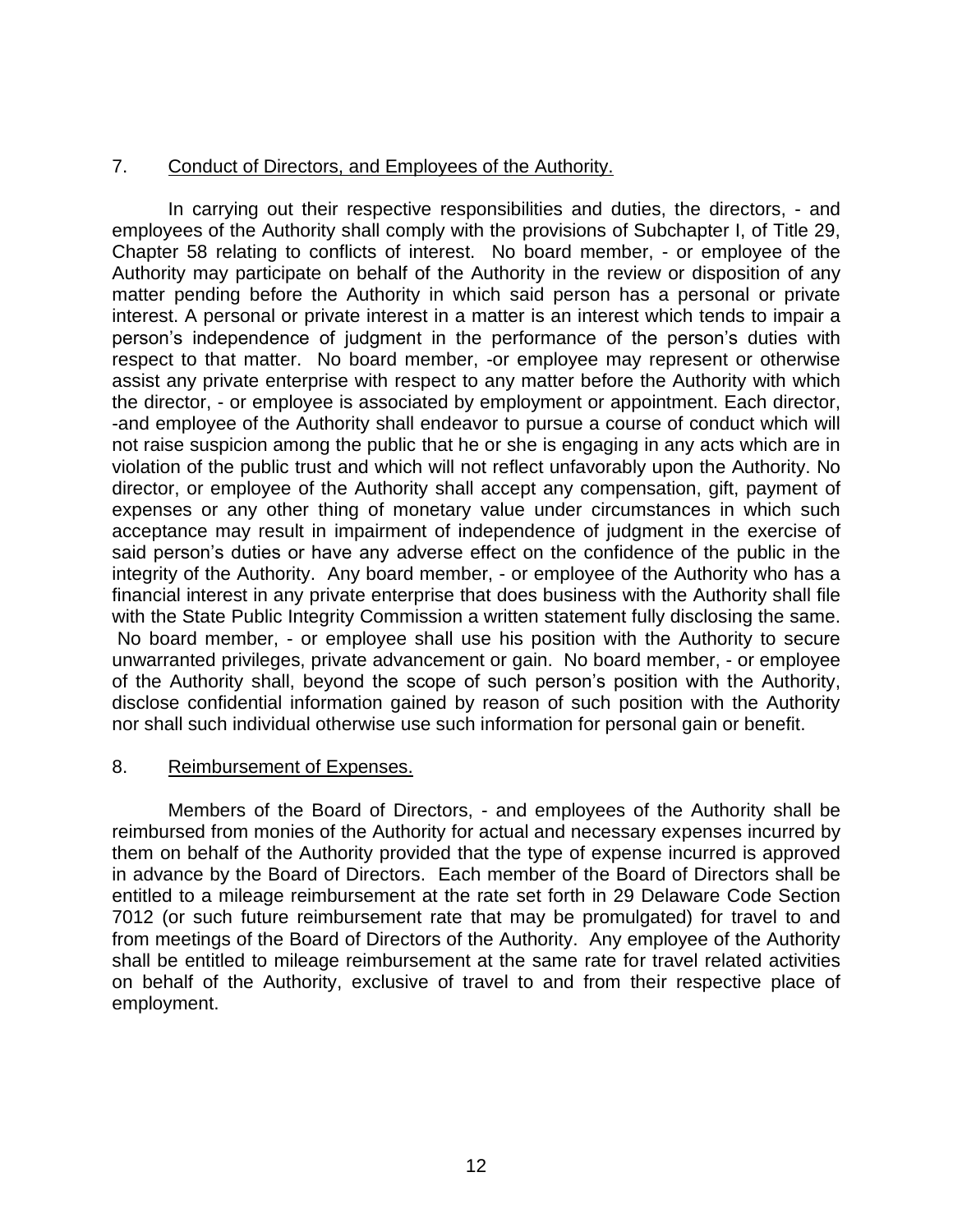### 9. Borrowing Funds.

Pursuant to 25 Del. C. §7041(d), the Authority, acting through its Board of Directors, may borrow from private finance sources and issue notes or vouchers in order to meet the objectives of the Authority and those of the Trust Fund, on such terms of the Board of Directors shall be personally liable for any funds borrowed by the and conditions as deemed appropriate by the Board of Directors. No individual member Authority.

### 10. Meetings of the Authority.

 every six (6) weeks at a location in Kent County, Delaware as designated by the Board, The Board of Directors of the Authority shall hold regular meetings on at least or such other location as approved by 75% of the Board members.

### 11. Staff Members.

 The Staff Members employed by the Authority, including the Executive Director, shall be responsible for reviewing applications for financial assistance under the Act and making recommendations to the Board of Directors with respect to such applications. In reviewing applications, the Staff Members shall comply with the Policies and Procedures of the Authority.

Updated: 6/4/2021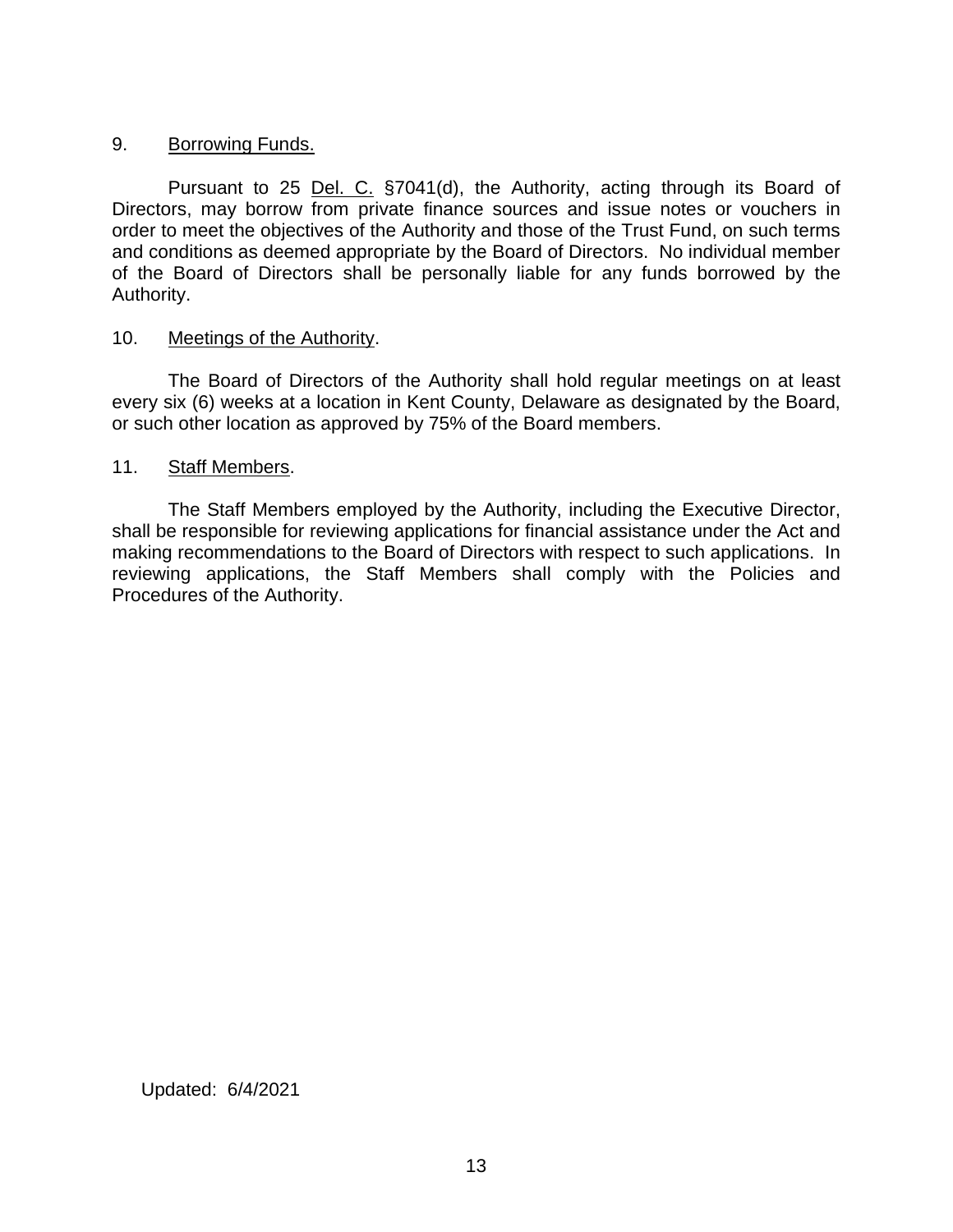# **PART C**

# **GUIDELINES USED FOR THE ADMINISTRATION OF THE**

# **DELAWARE MANUFACTURED HOME RELOCATION TRUST FUND**

 The Authority is granted authority to establish rules and regulations and establish criteria for the disbursement of benefits available to landlords and tenants under the provisions of 25 Del. C. §7011-7045 et. seq. (the "Act"). The regulations set forth below establish criteria for benefits eligibility, pursuant to the statute, application procedures, application review procedures, and payment procedures.

# 1. Criteria for Tenant Benefits

 1.1 Only "Tenants", as defined under the Act, are entitled to benefits under the Act. A Tenant is defined to mean an owner of a manufactured home who has tenancy of a lot in a manufactured home community. A manufactured home community refers to a parcel of land where two or more lots are rented or offered for rent for the placement of manufactured homes. Notwithstanding anything stated herein to the contrary, a Tenant shall not be entitled to any of the benefits described herein unless all of the statutory requirements set forth in the Act have been met.

 1.2 A Tenant is entitled to relocation benefits under the Act if the Tenant is required to move due to a change in use or conversion of the land in a manufactured home community. A Tenant is not entitled for compensation for relocation if: (a) the mutual consent to another lot in the manufactured home community or to another manufactured home community; or (b) the Tenant is vacating the manufactured home community and so informed the Landlord before notice of the change in use was given by the Landlord; or (c) the Tenant abandons the manufactured home; or (d) the Tenant has failed to pay the Tenant's share of the Relocation Trust Fund assessment during Landlord (at the Landlord's expense) moves the Tenant's manufactured home by the course of his or her tenancy.

 1.3 The maximum relocation payment available to a Tenant is \$12,000 for a single section home or \$16,000 for a double-wide home.

 1.4 If a Tenant is required to move due to a change in use and complies with the statutory requirements of 25 Del. C. §7043, the Tenant is entitled to payment from the Relocation Trust Fund of the lesser of: (a) the actual relocation expenses of moving the manufactured home and existing appurtenances to a new location within a 25-mile radius of the vacated manufactured home community, or (b) the maximum benefits available under Section 1.3.

 1.5 Moving expenses which are eligible for reimbursement include the cost of taking down, moving and setting up the manufactured home in the new location.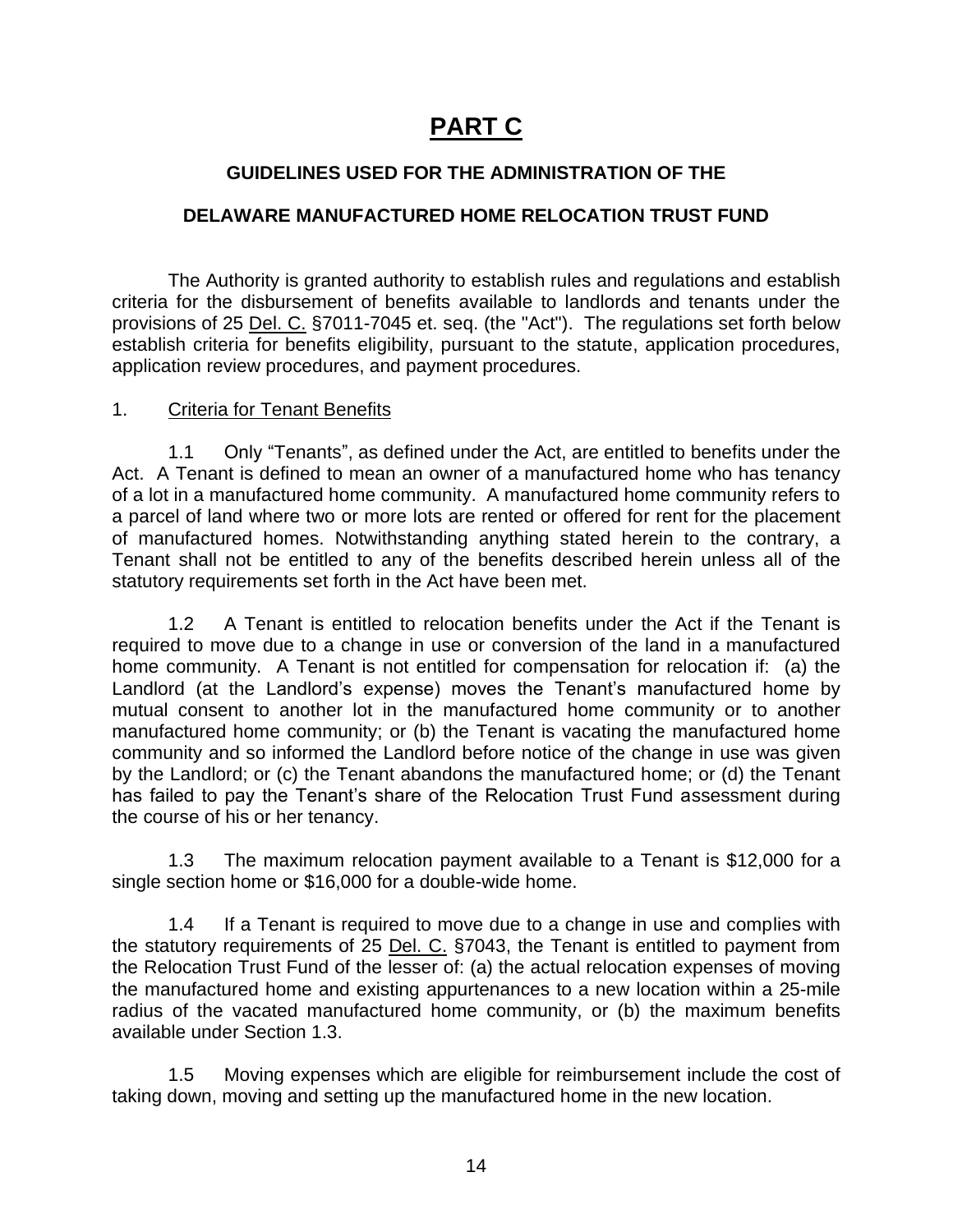1.6 In certain circumstances, a manufactured home may be considered non- relocatable. If, based upon the criteria described herein, a Tenant's manufactured home compensation to be reimbursed for the value of the non-relocatable home. The maximum non-relocatable benefit for a single-wide is \$12,000 and the maximum non- relocatable benefit for a double-wide is \$16,000, or the appraised value, whichever is is determined by the Authority to be non-relocatable, the Tenant may qualify for lower.

 1.7. Whether or not a home can or cannot be relocated will be determined by the Authority based upon the following criteria:

(a) the availability of a replacement home site within a 25-mile radius of the vacated manufactured home community;

 (b) the feasibility of physical relocation, including the ability of taking down, moving and setting up the home in a new location without causing significant structural damage to the manufactured home in the process;

(c) the appraised value of the manufactured home in comparison to the projected cost of relocating the manufactured home to a new location.

 1.8 If the Authority determines that the Tenant's manufactured home cannot by a certified manufactured home appraiser for purposes of determining the fair market value of the home and any existing appurtenances. The appraisal shall exclude the value of the underlying land. The maximum benefits available to the Tenant under such circumstances shall be determined for a single section home and a multi-section home following the completion of an actuarial study to be performed under the direction of the Authority. Subject to the maximum limits, the amount of compensation that will be paid to the Tenant will be equal to the fair market value of the home based upon the be relocated, the Tenant shall obtain, at the Tenant's expense, an appraisal prepared appraisal.

 1.9 To be eligible for compensation for a non-relocatable home, in addition to the application provided for in Section 3 hereof, the Tenant must deliver to the Authority a current State of Delaware title to the home, duly endorsed by the owner or owners of record, with valid releases of all liens shown on the title, and a tax release.

 1.10 In lieu of the foregoing benefits, a tenant may elect to abandon the manufactured home in the manufactured home community and collect from the Trust section home or \$2,500 for a multi-section home. To qualify for this payment, the Tenant must deliver to the Authority a current State of Delaware title to the manufactured home duly endorsed by the owner or owners of record, valid releases of Fund, in lieu of any other benefits available under the Act, the sum of \$1,500 for a single all liens shown on the title, and a tax release.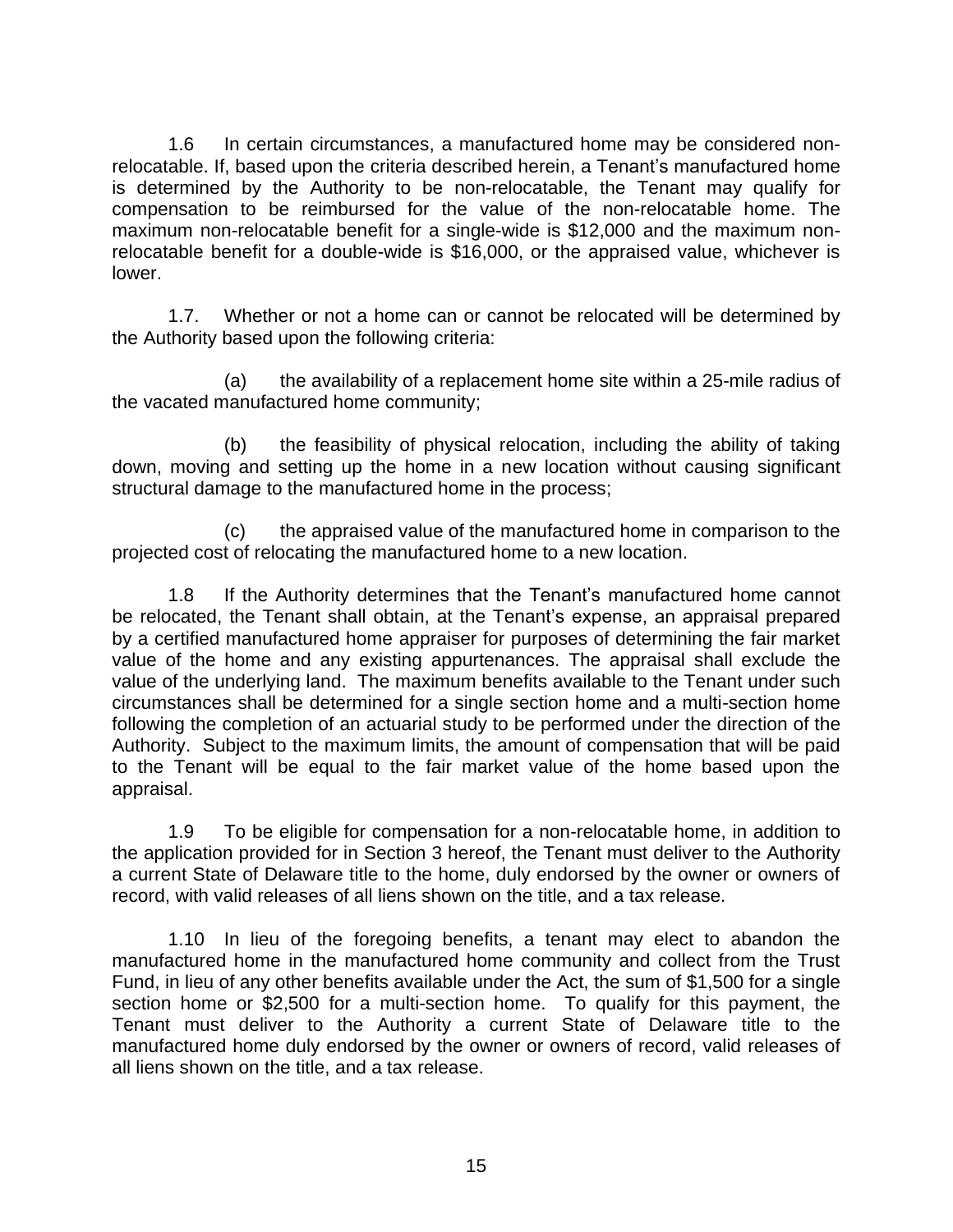# 2. Criteria for Landlord Benefits.

 2.1 If pursuant to the Act and these regulations, a manufactured home is determined to be non-relocatable or a Tenant abandons the home, upon application by the Landlord duly submitted to the Authority, a Landlord of a manufactured home community is entitled to receive from the Relocation Trust Fund payment in an amount determined by the Authority to be sufficient to remove and/or dispose of the manufactured home. The maximum relocation payment available to a Landlord is \$4,500 for a single section home or a multi-section home. To qualify for this benefit, the Landlord must submit an application pursuant to the provisions of Section 3. Notwithstanding anything stated herein to the contrary, a Landlord shall not be entitled to any of the benefits described herein unless all of the statutory requirements set forth in the Act have been met.

 2.2 Upon receipt of the title documents from the Tenant for the manufactured home that is considered to be non-relocatable or abandoned pursuant to the Act, the Authority will relinquish the title to the Landlord to facilitate the removal and/or disposal of the home from the manufactured home community. Within ten (10) calendar days after the removal and/or disposal of the manufactured home by the Landlord, the Landlord shall notify the Authority in writing of the amount of funds received by the copy of all documents relating to the removal and/or disposal shall be provided to the Authority, including documents relating to any expenses incurred by the Landlord in Landlord, if any, from any subsequent sale or disposal of the manufactured home, and a removing and/or disposing of the home.

 2.3 Within thirty (30) days after receipt of the information and documents required under the Act and these regulations, the Authority shall cause a voucher to be issue a check in a designated amount to the Landlord which amount shall represent the amount determined by the Authority to be sufficient to cover the cost of the removal the removal and/or disposal of the home, subject to the maximum relocation payment set forth in Section 2.1 hereof. issued to the Division of Revenue of the Department of Finance, directing the Division to and/or disposal of the manufactured home, less any profit realized by the Landlord from

 2.4 A Landlord shall not be entitled to any payment from the Trust Fund if the Landlord has failed to pay the Landlord's share of the total Trust Fund assessment during the course of the tenancies relating to the manufactured home community or if the Landlord has failed to remit the Tenant's share of said assessment.

### 3. Application Procedures

3.1 The Authority will provide application forms (Appendix A and Appendix B) on which applicants for benefits under the Act may apply for benefits.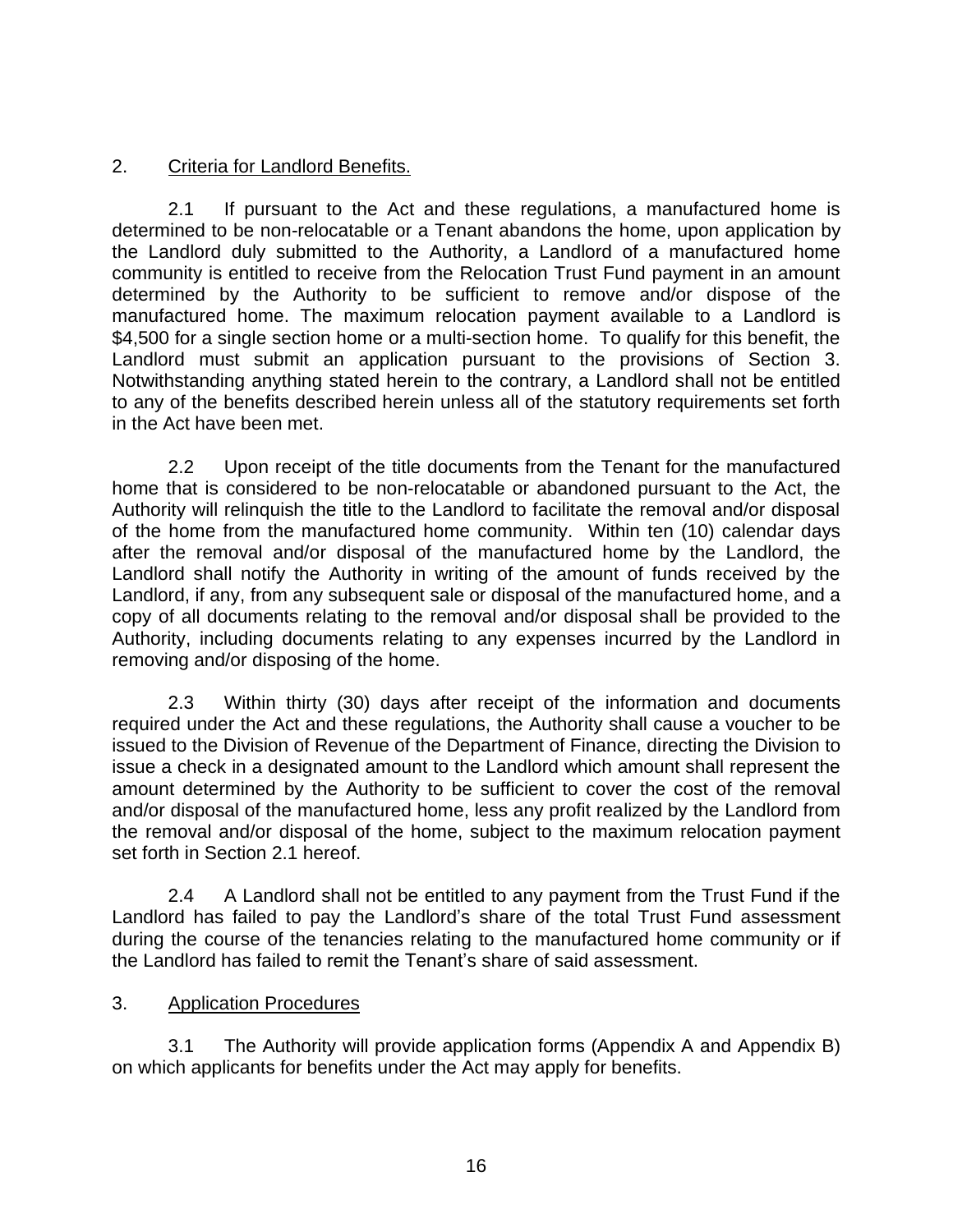3.2 In the case of an application for benefits under the Act by a Tenant, the application shall be in the form of Appendix A and shall contain the following information:

- (a) name of the Tenant;
- (b) mailing address of the Tenant;
- (c) telephone number of the Tenant;
- (d) manufactured home community park name and address;
- (e) space number for the manufactured home;

(f) a description of the manufactured home, including its size, year, manufacturer, and whether the manufactured home is a single-wide or a double-wide;

 (g) a copy of the title or ownership documents relating to the manufactured home;

(h) a copy of the notice of termination or non-renewal of the Tenant's rental agreement due to a change in use of land;

 (i) in the case of an application for relocation assistance, a copy of the contract between the Tenant and a licensed moving or towing contractor for the moving expenses for the home;

 home considered by the Tenant to be non-relocatable, a description of the facts which the Tenant relies upon in support of the Tenant's contention that the manufactured home is in fact non-relocatable based upon the criteria provided for in the Act and these regulations, together with any and all documents relating to the purchase of the manufactured home and any improvements made to the manufactured home by the (j) in the case of any requests for compensation for a manufactured Tenant;

(k) a certification by the Tenant that the Tenant has paid the Tenant's share of the Trust Fund assessments during the course of the Tenant's tenancy.

 3.3 In the case of an application for benefits under the Act by a Landlord, the application shall be in the form of Appendix B and shall contain the following information:

- (a) the name of the Landlord;
- (b) the name of the manufactured home community;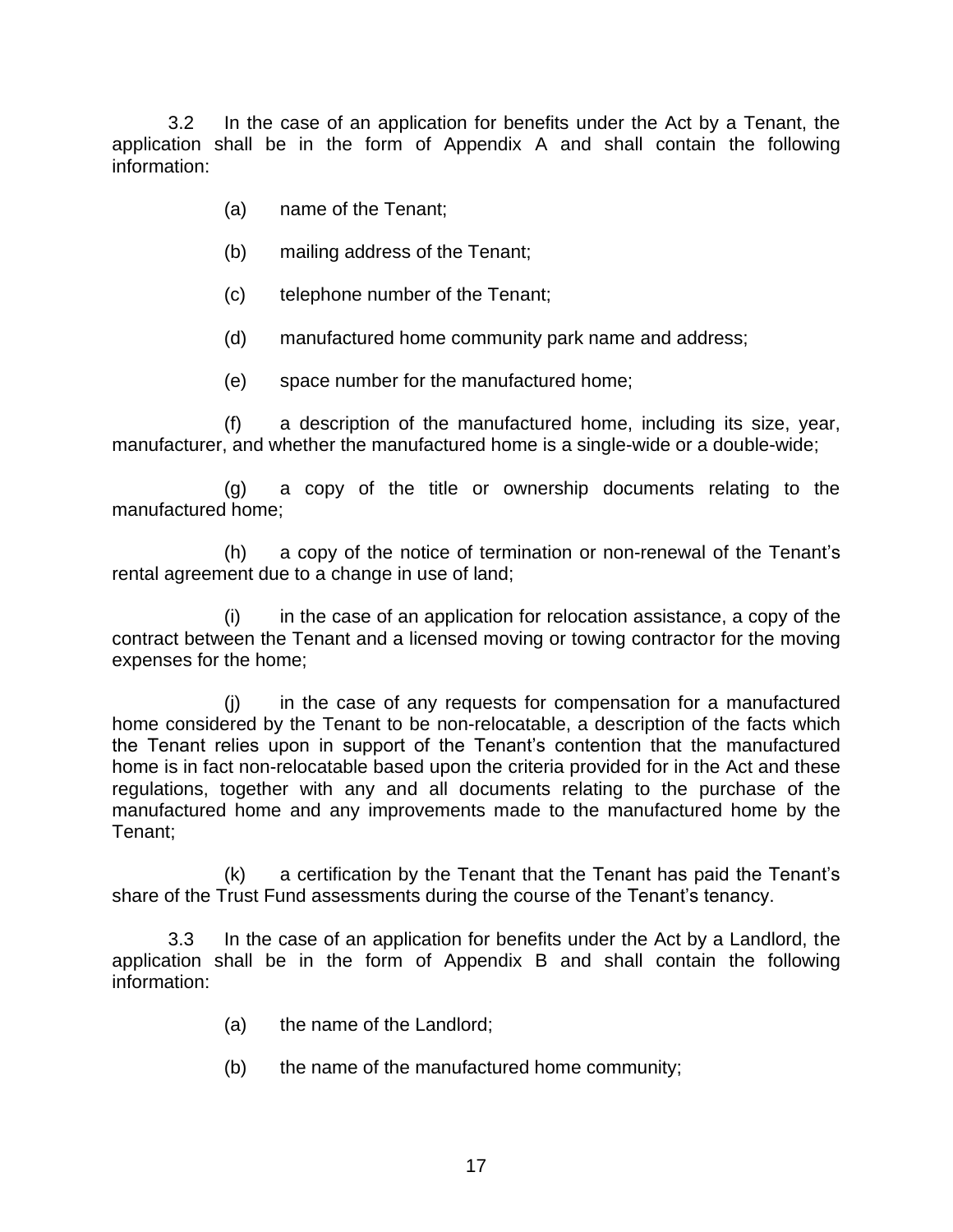(c) the mailing address of the Landlord;

 (d) the telephone number of the Landlord and if the Landlord is not an individual, the name of the designated representative of the Landlord;

 (e) a description of each manufactured home for which the Landlord is seeking financial assistance;

 (f) a copy of the notice of termination or non-renewal of the rental agreement due to a change in use of land;

(g) a contract with a licensed moving or towing contractor for the removal and/or disposal of the manufactured home;

 (h) an itemization of all expenses, other than the expenses reflected in the contract between the Landlord and the moving or towing contractor, together with associated documents, which the Landlord anticipates will be incurred in removing and/or disposing of the manufactured home from the manufactured home community;

 (i) a certification by the Landlord that the Landlord has paid the Landlord's share of the total Trust Fund assessment during the course of the tenancies for the manufactured home community and has remitted to the Authority the Tenant's share collected by the Landlord.

# 4. Assistance and Data Gathering.

4.1 When requested, the Authority shall provide assistance to Landlords and Tenants in completing application forms.

 4.2. The Authority's staff may conduct on-site inspections and/or phone interviews with the applicants to acquire data necessary to enable the Authority to carry out its duties under the Act.

# 5. Application Review Procedures

5.1 The Authority has the power to approve applications pursuant to the Act.

 whether or not the procedural requirements under the Act and these regulations have been met. The Authority shall not be required to render a decision on any application unless and until the Applicant has submitted a completed application prepared in accordance with the Act and these regulations, and the Authority shall have the right to reject any application that does not comply with the procedural requirements of the Act 5.2 The Authority or the Authority's staff will review applications and determine or these regulations.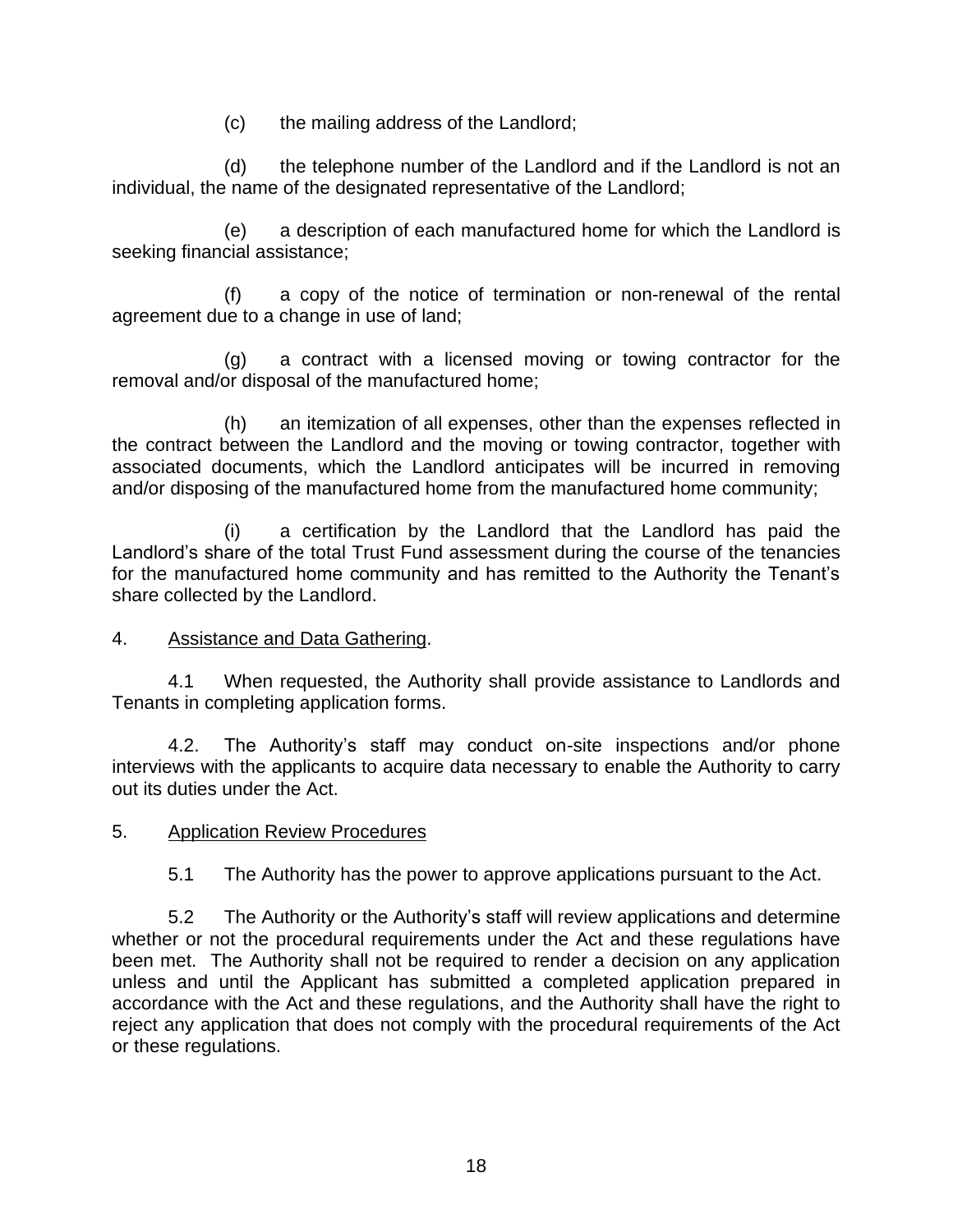5.3 The Board of Directors of the Authority, or a committee of the Board designated to make such decisions (if authorized by the Board of Directors) shall endeavor to render a decision with respect to each application no later than thirty (30) days after receipt by the Authority of a completed application prepared in accordance with the Act and these regulations.

 shall be made in the form of a voucher issued to the Division of Revenue of the Department of Finance, directing the Division to issue a check in a designated amount to the Applicant. Before any payment will be made by the Authority to the Applicant, the Applicant must provide the Authority with documentary evidence showing that the Applicant. Notwithstanding the foregoing, if an Applicant can demonstrate that due to financial hardship the Applicant cannot make such payments in advance of the payment of any benefit available under the Act, the Authority may issue a two-party check made payable to the Applicant and the contractor. Under such circumstances, the original check will be mailed to the Applicant and a copy will be mailed to the contractor. 5.4 If the Authority approves an application, benefits available under the Act expenses for which the Applicant seeks reimbursement have been paid by the

 5.5 If at the time the application is approved, the Trust Fund does not have sufficient monies to make a payment to an Applicant, the Authority shall issue a written promissory note to the Applicant for funds due and owing. Promissory Notes shall be redeemed in order of issuance of the notes as additional monies come into the Trust Fund.

 5.6 If based upon the information submitted in a Tenant's completed application, the Authority determines that the Tenant's manufactured home cannot be relocated based upon the criteria set forth herein, the Tenant shall be directed to obtain, at the Tenant's expense, an appraisal prepared by a certified manufactured home appraiser, for purposes of determining the fair market value of the home and any existing appurtenances as sited, exclusive of the value of the underlying land. Within thirty (30) days after receipt of the appraisal, the Authority shall advise the Tenant of the benefits that the Authority will pay to the Tenant for the non-relocatable home. Payment shall be made to the Tenant in the manner described herein, within ten (10) days after the Tenant provides the Authority with all the documents required, including the current title to the home. Upon receipt of the title, the Authority will relinquish the title to the Landlord to facilitate the removal and/or disposal of the home from the manufactured home community.

 5.7 With respect to applications submitted by the Landlord for costs associated with the removal and/or disposal of non-relocatable or abandoned application and all necessary documents and information, including the documents described in Section 5.4 hereof, the Authority shall determine the cost of removing and/or disposing of the manufactured home and shall issue payment for said amount to the Landlord, less any profit realized by the Landlord from the removal and/or disposal manufactured homes, within thirty (30) days after the receipt of the completed of the home.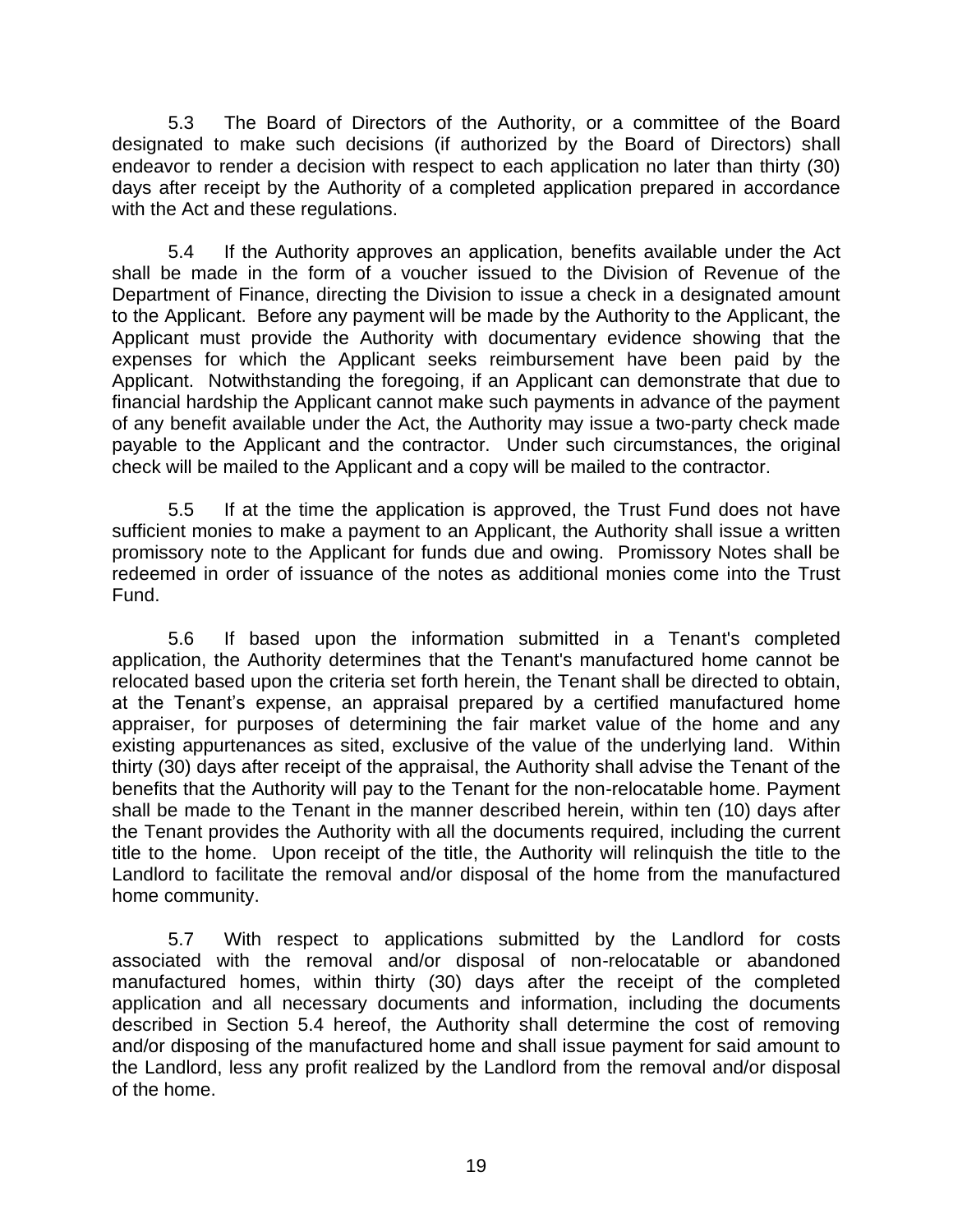58 application, the Applicant may petition the Authority to reconsider its decision by requesting an administrative review with the Authority no later than fourteen (14) calendar days after the Authority's initial decision on the application.. The request: (i) (14) day period; and (iii) must include reasons and documentation in support of the Applicant's position. After receipt of the Applicant's letter, the Authority will schedule an administrative review of the application at a regularly scheduled meeting of the Board of Directors of the Authority. Notice of the administrative review meeting will be sent to the Applicant at least seven (7) days in advance of the meeting. At the administrative Applicant's position. At the administrative review meeting, the Authority will render a decision and notify the Applicant of its decision and the reason for the Authority's If an Applicant disagrees with the Authority's decision with respect to any must be in writing; (ii) must be received by the Authority within the aforesaid fourteen review meeting, the Applicant shall present information or documentation to support the decision. The decision of the Authority shall be final and conclusive.

### 6. Moving and Towing Contractors.

 6.1 It shall be the responsibility of the Tenant and/or Landlord to enter into a contract with a towing or moving company for purposes of relocating, removing and/or disposing of a manufactured home. The contractor must be duly licensed to engage in said business in Delaware. The Authority shall not be responsible for the performance of the contractor, or have any obligation to the contractor, financial or otherwise.

### 7. Certified Manufactured Home Appraisers

 7.1 The Authority shall maintain a list of certified manufactured home appraisers who are authorized and qualified to appraise manufactured homes in Delaware.

 7.2 The appraiser shall be an independent appraiser who is qualified to appraise manufactured homes in Delaware.

 7.3 Any appraisal required under the Act shall include the certified manufactured home appraiser's opinion as to the fair market value of the manufactured home as sited, and any existing appurtenances, but shall exclude the value of the underlying land. The appraisal shall take into consideration the replacement cost of the manufactured home, together with the age, physical condition and appearance of the home.

 7.4 Any appraisal submitted by the appraiser shall include the appraiser's professional qualifications, a summary of the salient facts and conclusions of the appraiser, a description of the manufactured home, its condition, and the appraiser's analysis and conclusions.